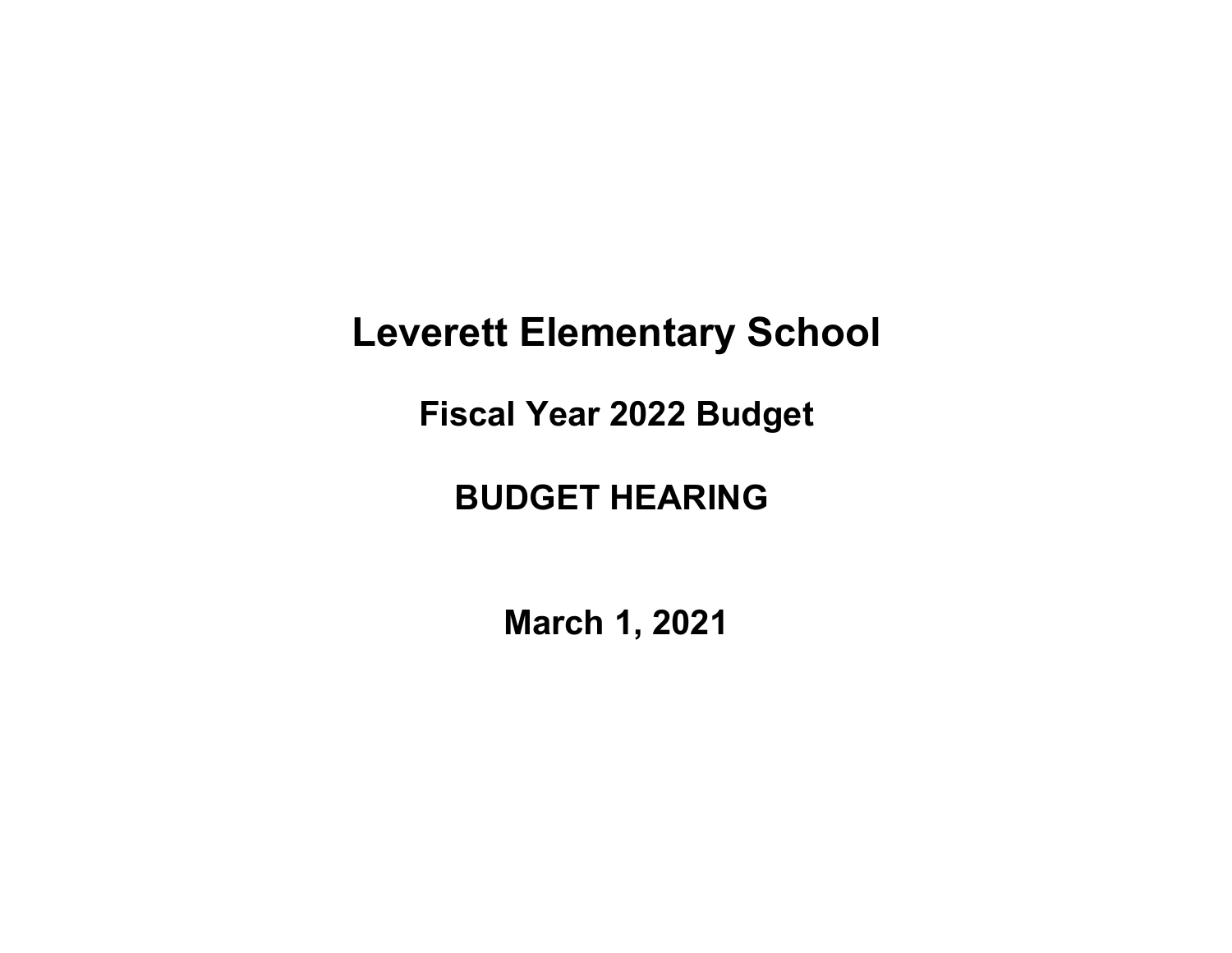| <b>LINE</b>     | <b>ACCOUNT TITLE</b>                      |                           | \$ CHANGE      | % CHANGE    | <b>DESCRIPTION</b>                                           |
|-----------------|-------------------------------------------|---------------------------|----------------|-------------|--------------------------------------------------------------|
|                 | <b>ADMINISTRATION</b>                     |                           |                |             |                                                              |
| $\mathbf{1}$    | CONTRACTED SERVICES-MEDICAID FEES         | \$                        | 2,000.00       | $FY21=0$    |                                                              |
| $\overline{2}$  | SCHOOL COMMITTEE ADVERTISING              | \$                        | $\blacksquare$ | 0.00%       |                                                              |
| 3               | ALL OTHER EXPENSE (AUDIT, MASC)           | \$                        | $\blacksquare$ |             | 0.00% End of Year Report Audit                               |
| $\overline{4}$  | LEGAL COUNSEL-LOCAL                       | \$                        | $\blacksquare$ | 0.00%       |                                                              |
| 5               | NETWORK SUPPORT / MAINTENANCE             | \$                        |                | $FY21=0$    |                                                              |
| 6               | U28 SUPT'S SALARY                         | \$                        | (314.00)       |             | -0.89% Contractual increase and U28 Allocation change        |
| $\overline{7}$  | U28 SECRETARY'S SALARY                    | \$                        | (136.00)       | $-0.89%$    |                                                              |
| 8               | <b>U28 FISCAL AGENT TREASURER</b>         | \$                        | $\sim$         | $FY21=0$    |                                                              |
| 9               | U28 OTHER SCHOOL COMM EXPENSE             | \$                        | (11.00)        |             | -2.82% Union #28 School Committee Prof Development           |
| 10              | U28 PROFESSIONAL LIBRARY                  | \$                        | (4.00)         | $-3.08%$    |                                                              |
| 11              | U28 SUPERINTENDENT MISC EXPENSE           | \$                        | 33.00          |             | 2.99% Contract Benefits                                      |
| 12              | U28 EDUC LEADERSHIP IMPRVMT DUES          | \$                        | (19.00)        | $-2.61%$    |                                                              |
| 13              | <b>U28 SUPT'S CONFERENCE</b>              | \$                        | (28.00)        | $-2.69%$    |                                                              |
| 14              | <b>U28 SUPT'S TRAVEL</b>                  | \$                        | (21.00)        | $-2.70%$    |                                                              |
| 15              | U28 DIRECTOR FINANCE/OPERATIONS           | $\boldsymbol{\mathsf{s}}$ | (236.00)       |             | -0.89% Based on new contract                                 |
| 16              | U28 FINANCE SUPPORT SALARIES              | \$                        | 96.00          |             | 0.40% Central Office staff salaries (1.8 FTE) new hire       |
| 17              | <b>U28 SUB CALLER</b>                     | \$                        | (15.00)        | $-0.87%$    |                                                              |
| 18              | <b>U28 OFFICE SUPPLIES</b>                | \$                        | (169.00)       | $-10.84%$   |                                                              |
| 19              | U28 POSTAGE                               | $\boldsymbol{\mathsf{s}}$ | (15.00)        | $-2.88%$    |                                                              |
| 20              | U28 MACHINE RENTAL CONTRACT               | $\boldsymbol{\mathsf{s}}$ | 273.00         | 35.04%      |                                                              |
| 21              | <b>U28 MACHINE MAINTENANCE</b>            | \$                        | (322.00)       | $-45.93%$   |                                                              |
| $\overline{22}$ | <b>U28 CLASSIFIED ADS</b>                 | \$                        | (4.00)         | $-3.08%$    |                                                              |
| 23              | <b>U28 OTHER CONFERENCES</b>              | \$                        | (21.00)        | $-2.70%$    |                                                              |
| 24              | <b>U28 FINANCE DIRECTOR TRAVEL</b>        | $\boldsymbol{\mathsf{s}}$ | (245.00)       | $-39.26%$   |                                                              |
| $\overline{25}$ | U28 LEGAL COUNSEL-UNION                   | $\boldsymbol{\mathsf{s}}$ | (173.00)       | $-22.21%$   |                                                              |
| $\overline{26}$ | <b>U28 RECORDS RETENTION</b>              | $\boldsymbol{\mathsf{s}}$ | (520.00)       | $-100.00\%$ |                                                              |
| 27              | <b>U28 COMPUTER CONTRACTED SERVICES</b>   | $\boldsymbol{\mathsf{s}}$ | (125.00)       | $-2.75%$    |                                                              |
| 28              | U28 ADMINISTRATIVE TECHNOLOGY             | $\boldsymbol{\mathsf{s}}$ | (4.00)         | $-3.08%$    |                                                              |
| 29              | U28 SUPT AND FINANCE DR MISC EXP          | \$                        | (264.00)       |             | -67.69% To support other expenses incurred by Central Office |
|                 | <b>TOTAL ADMINISTRATION CHANGES:   \$</b> |                           | (244)          | $-0.2%$     |                                                              |
|                 |                                           |                           |                |             |                                                              |
|                 | <b>INSTRUCTION</b>                        |                           |                |             |                                                              |
| 30              | <b>PRINCIPAL'S SALARY</b>                 | \$                        | $\blacksquare$ | 0.00%       |                                                              |
| 31              | <b>CLERICAL SALARIES</b>                  | \$                        | 3,357.17       |             | 6.94% Step increase                                          |
| 32              | <b>OFFICE MACHINE MAINTENANCE</b>         | \$                        | $\blacksquare$ | 0.00%       |                                                              |
| 33              | <b>OFFICE SUPPLIES</b>                    | \$                        | $\blacksquare$ | 0.00%       |                                                              |
| 34              | PRINCIPAL'S PROFESSIONAL EXPENSE          | \$                        | $\blacksquare$ | 0.00%       |                                                              |
| 35              | <b>SUMMER PROGRAM SERVICES</b>            | \$                        |                | 0.00%       |                                                              |
| 36              | CLASSROOM TEACHERS' SALARIES REG ED       | \$                        | 20,522.49      |             | 2.90% Step & COLA                                            |
| 37              | TEACHER SPECIALIST SALARIES REG ED        | \$                        | 4.214.00       |             | 4.38% Step & COLA                                            |
| 38              | TEACHER SPECIALIST SALARIES SPED          | \$                        | 4,626.00       |             | 2.26% Step & COLA                                            |
| 39              | INSTRUCTIONAL COORDINATORS SPED           | \$                        |                | $FY21=0$    |                                                              |
| 40              | THERAPEUTIC SALARIES-SPED                 | \$                        | 3,428.50       |             | 4.21% Step & COLA                                            |
| 41              | SPED CONTRACTED SERVICES                  | \$                        | $\blacksquare$ | 0.00%       |                                                              |
| 42              | SUBSTITUTES' SALARIES                     | $\boldsymbol{\mathsf{s}}$ | $\blacksquare$ | 0.00%       |                                                              |
| 43              | SUBSTITUTES' SALARIES SPED                | \$                        |                | $FY21=0$    |                                                              |
| 44              | <b>TEACHER AIDES' SALARIES</b>            | \$                        | 33,913.08      |             | 65.23% Step & COLA Staffing changes                          |
| 45              | TEACHER AIDES' SALARIES SPED              | \$                        | (20, 538.71)   |             | -14.91% Step & COLA Staffing changes                         |
| 46              | LIBRARIAN SALARY                          | \$                        | 2,406.40       |             | 4.15% Step & COLA                                            |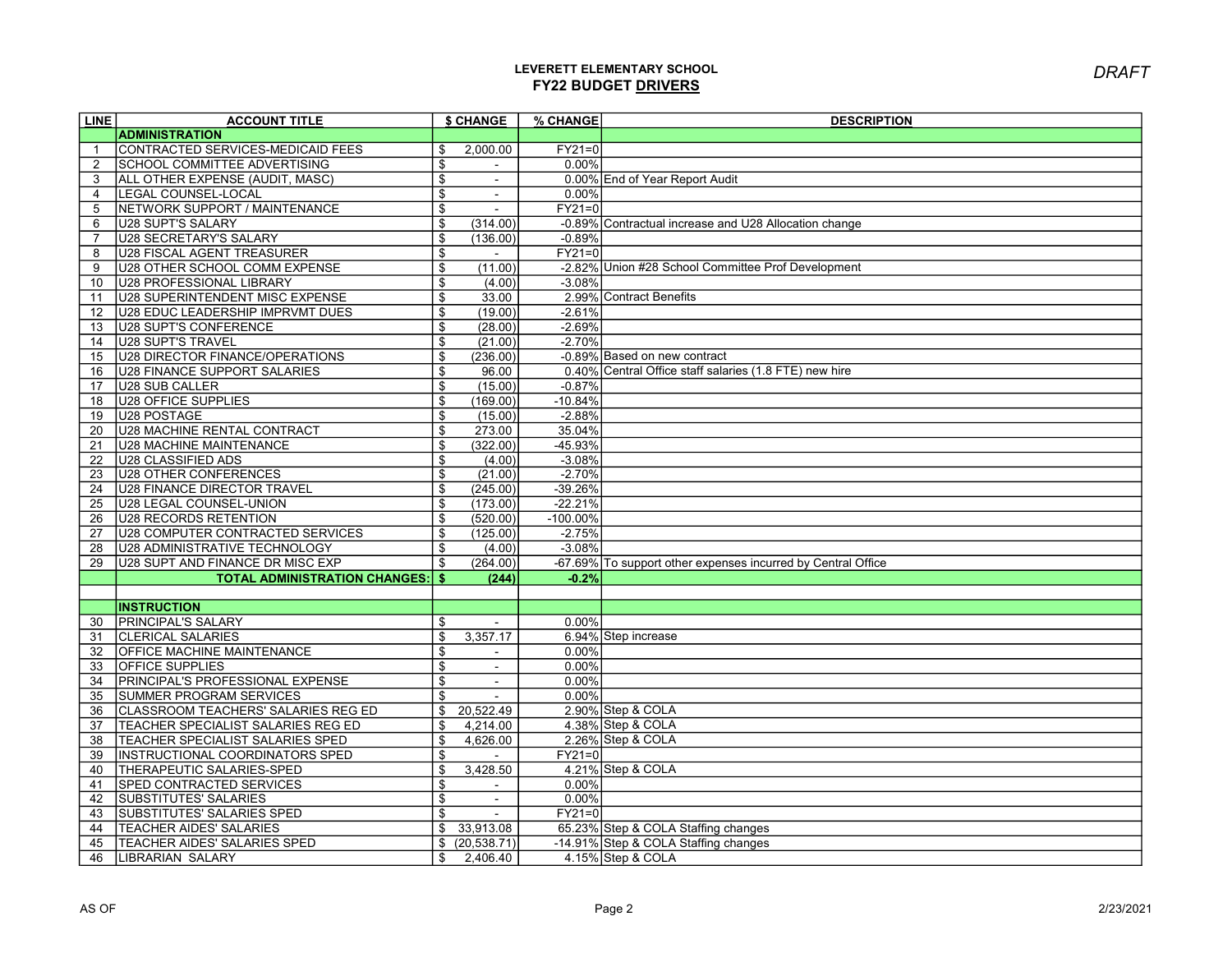| <b>LINE</b> | <b>ACCOUNT TITLE</b>                          |                         | \$ CHANGE      | % CHANGE    | <b>DESCRIPTION</b>                                                         |
|-------------|-----------------------------------------------|-------------------------|----------------|-------------|----------------------------------------------------------------------------|
| 47          | <b>PROF DEV SUBSTITUTES' SALARIES REG ED</b>  | \$                      |                | $FY21=0$    |                                                                            |
| 48          | PROFESSIONAL DEVELOPMENT                      | \$                      | 500.00         | 11.11%      |                                                                            |
| 49          | PROFESSIONAL DEV TUITION REIMB                | \$                      | 500.00         | 33.33%      |                                                                            |
| 50          | TEXTBOOKS & INSTRUCTIONAL MATERIALS           | \$                      | 50.00          | 0.78%       |                                                                            |
| 51          | <b>LIBRARY CONTRACTED SERVICE</b>             | \$                      | $\sim$         | 0.00%       |                                                                            |
| 52          | <b>LIBRARY MATERIALS</b>                      | \$                      | $\sim$         | 0.00%       |                                                                            |
| 53          | <b>INSTRUCTIONAL SUPPLIES</b>                 | \$                      | $\blacksquare$ | 0.00%       |                                                                            |
| 54          | INSTRUCTIONAL SUPPLIES SPED                   | \$                      | $\sim$         | 0.00%       |                                                                            |
| 55          | <b>FIELD TRIP TRANSPORTATION</b>              | \$                      | $\sim$         | 0.00%       |                                                                            |
| 56          | INSTRUCTIONAL HARDWARE & SOFTWARE             | \$                      | $\blacksquare$ |             | 0.00% Funds reallocated to proper account plus Chrome Books                |
| 57          | TESTING AND ASSESSMENT MATERIALS              | \$                      |                | 0.00%       |                                                                            |
| 58          | <b>PSYCHOLOGIST'S SALARY</b>                  | \$                      | 2,136.80       |             | 4.01% Step and COLA                                                        |
| 59          | U28 DIRECTOR OF STUDENT SUPPORT SALARY        | \$                      | (232.00)       | $-0.89%$    |                                                                            |
| 60          | U28 STUDENT SUPPORT COORDINATOR SALARY        | \$                      | (130.00)       | $-0.89%$    |                                                                            |
| 61          | U28 SPED INSTRUCTIONAL SUPPLIES               | \$                      | (130.00)       | $-100.00\%$ |                                                                            |
| 62          | U28 SPED DIRECTOR'S TRAVEL                    | \$                      | (177.00)       | $-18.93%$   |                                                                            |
| 63          | U28 DIRECTOR OF LEARNING DESIGN               | \$                      | (100.00)       |             | -0.89% PT district-wide position, (.6 FTE)                                 |
| 64          | U28 DATA & EVAL SPECIALIST                    | \$                      | $\sim$         | $FY21=0$    |                                                                            |
| 65          | U28 EC COORDINATOR                            | \$                      | 282.00         | 16.55%      |                                                                            |
| 66          | U28 EC PROGRAM ASSISTANT                      | \$                      | 60.00          | 6.30%       |                                                                            |
| 67          | U28 STIPENDS                                  | \$                      | (264.00)       |             | -67.69% Stipends for Internal training and PD Union Wide                   |
| 68          | U28 PROFESSIONAL DEVELOPMENT                  | \$                      | (43.00)        |             | -2.76% PD for other staff (MCPPO, Tyler Technologies, Personnel Admin)     |
|             | <b>TOTAL INSTRUCTION CHANGES</b> \$           |                         | 54,381.73      | 3.20%       |                                                                            |
|             |                                               |                         |                |             |                                                                            |
|             | <b>OTHER SCHOOL SERVICES</b>                  |                         |                |             |                                                                            |
| 69          | NURSE'S SALARY - REG                          | \$                      | 2,196.78       |             | 4.19% Step and COLA                                                        |
| 70          | DOCTOR'S CONTRACTED SERVICES                  | \$                      |                | 0.00%       |                                                                            |
| 71          | <b>HEALTH SUPPLIES</b>                        | \$                      | $\sim$         |             | 0.00% SNAP budgeted for in this line                                       |
| 72          | AFTERSCHOOL PROGRAM                           | $\mathfrak{S}$          | $\blacksquare$ | $FY21=0$    |                                                                            |
| 74          | <b>TRANSPORTATION KINDERGARTEN</b>            | \$                      | $\blacksquare$ | $FY21=0$    |                                                                            |
| 75          | SPED TRANSPORTATION                           | \$                      | 1,000.00       | 66.67%      |                                                                            |
| 76          | <b>FOOD SERVICE</b>                           | \$                      | 2,000.00       |             | 9.09% Increased to match estimated need                                    |
|             | <b>TOTAL OTHER SCHOOL SERVICES CHANGES \$</b> |                         | 5,196.78       | 6.20%       |                                                                            |
|             |                                               |                         |                |             |                                                                            |
|             | PLANT OPERATIONS/MAINTENANCE                  |                         |                |             |                                                                            |
| 77          | <b>CUSTODIAL SALARIES</b>                     | \$                      | (507.44)       |             | -0.51% Step and COLA (2 FTE) Move to equal compensation for both employees |
| 78          | <b>CUSTODIAL SUPPLIES</b>                     | \$                      | $\sim$         | 0.00%       |                                                                            |
| 79          | <b>FUEL</b>                                   | \$                      | $\sim$         | 0.00%       |                                                                            |
| 80          | <b>SCHOOL TELEPHONE</b>                       | \$                      | $\blacksquare$ | 0.00%       |                                                                            |
| 81          | <b>SCHOOL POWER</b>                           | \$                      | $\blacksquare$ |             | 0.00% Based on historical usage                                            |
| 82          | <b>ENERGY STABILIZATION (TOWN)</b>            | \$                      | $\sim$         | $FY21=0$    |                                                                            |
| 83          | <b>ENVIRONMENTAL SERVICES</b>                 | \$                      | $\blacksquare$ |             | 0.00% Based on current contracts                                           |
| 84          | <b>BUILDING MAINTENANCE</b>                   | \$                      | $\blacksquare$ | 0.00%       |                                                                            |
| 85          | MAINTENANCE TRAVEL                            | \$                      | $\blacksquare$ | $FY21=0$    |                                                                            |
| 86          | <b>EQUIPMENT MAINTENANCE</b>                  | $\overline{\mathbb{S}}$ | $\blacksquare$ | 0.00%       |                                                                            |
| 87          | <b>EXTRAORDINARY MAINTENANCE</b>              | \$                      | $\blacksquare$ | 0.00%       |                                                                            |
| 88          | NETWORKING & TELECOMMUNICATIONS               | \$                      | $\blacksquare$ | 0.00%       |                                                                            |
| 89          | TECHNOLOGY MAINTENANCE & SUPPLIES             | \$                      |                |             | 0.00% Reallocation of software, Lexia increase                             |
| 90          | U28 CENTRAL OFFICE CUSTODIAN'S SALARY         | \$                      | (919.00)       | $-100.00\%$ |                                                                            |
| 91          | U28 CENTRAL OFFICE TELEPHONE                  | \$                      | (217.00)       | $-41.73%$   |                                                                            |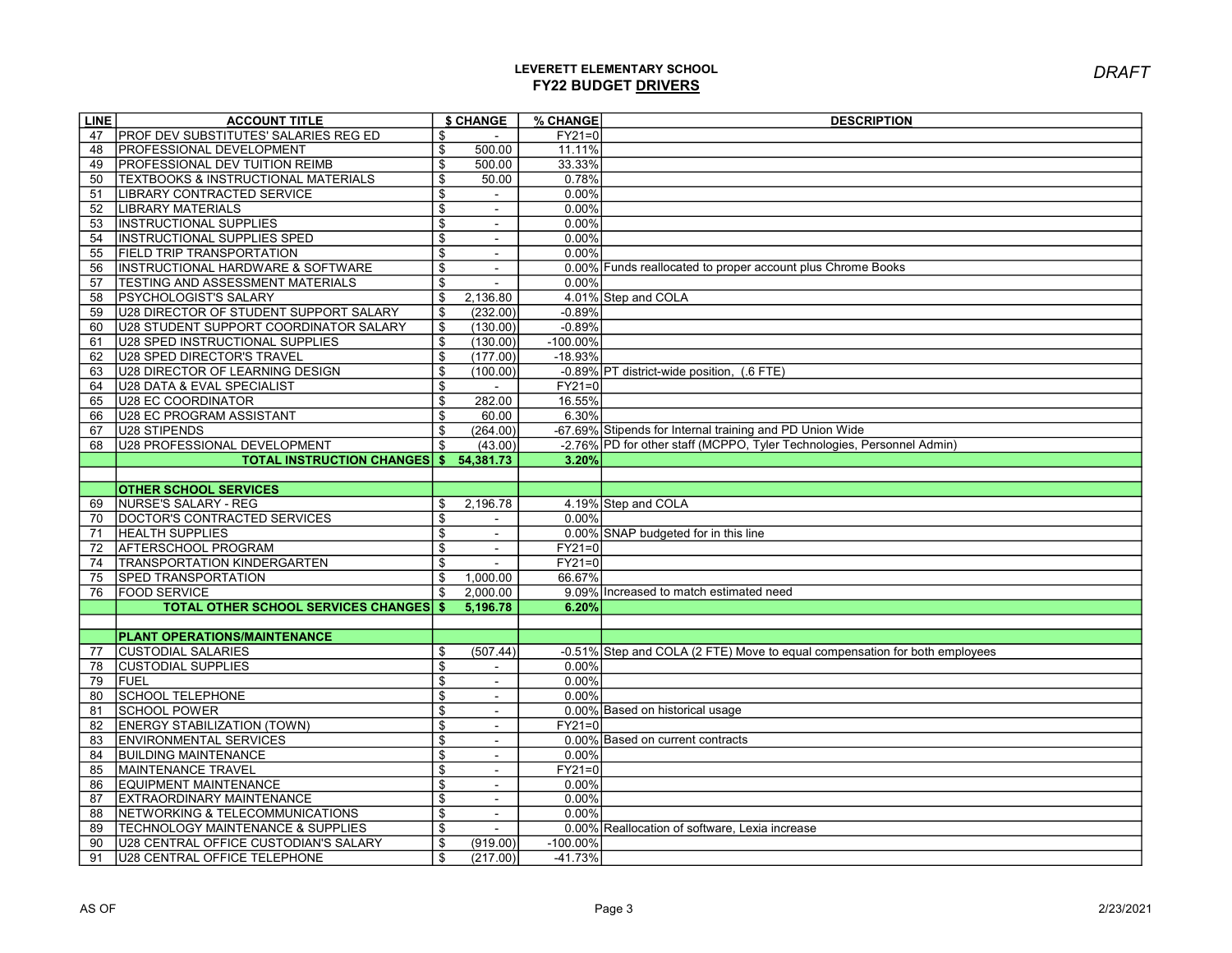| <b>LINE</b> | <b>ACCOUNT TITLE</b>                      |     | \$ CHANGE                | % CHANGE    | <b>DESCRIPTION</b>                       |
|-------------|-------------------------------------------|-----|--------------------------|-------------|------------------------------------------|
| 92          | U28 SUB CALLER TELEPHONE                  | \$  | (108.00)                 | $-41.54%$   |                                          |
| 93          | U28 BUILDING MAINT CONTRACTED SERVICES    | \$  | (130.00)                 | $-100.00\%$ |                                          |
| 94          | <b>U28 BUILDING MAINT MATERIALS</b>       | \$  |                          | $FY21=0$    |                                          |
| 95          | U28 NETWORKING & TELECOMM                 | \$  | (7.00)                   | $-2.69%$    |                                          |
| 96          | <b>U28 TECHNOLOGY MAINTENANCE</b>         | \$  |                          | $FY21=0$    |                                          |
| 97          | <b>U28 TECHN MAINT CONTR SRV</b>          | \$  | (35.00)                  | $-2.69%$    |                                          |
|             | <b>TOTAL PLANT OPS/MAINT CHANGES   \$</b> |     | (1.923.44)               | $-0.78%$    |                                          |
|             |                                           |     |                          |             |                                          |
|             | <b>FIXED CHARGES</b>                      |     |                          |             |                                          |
| 98          | <b>ISTUDENT INSURANCE COVERAGE</b>        | \$  |                          | $0.00\%$    |                                          |
| 99          | U28 DISABILITY INSURANCE                  | \$  | (5.00)                   | $-2.56%$    |                                          |
| 100         | IU28 COMMERCIAL LIABILITY                 | \$  | 41.00                    | 1.31%       |                                          |
| 101         | <b>U28 E&amp;O INSURANCE</b>              | \$  | (13.00)                  | $-2.86%$    |                                          |
| 102         | U28 CENTRAL OFFICE RENT                   | \$  | (2,073.00)               | $-100.00\%$ |                                          |
|             | <b>TOTAL FIXED CHARGES CHANGES   \$</b>   |     | (2.050.00)               | $-30.41%$   |                                          |
|             |                                           |     |                          |             |                                          |
|             | <b>AFTER SCHOOL PROGRAM</b>               |     |                          |             |                                          |
| 103         | <b>AFTER SCHOOL PROGRAM</b>               | \$  | $\overline{\phantom{a}}$ | $0.00\%$    |                                          |
|             | <b>TOTAL REVOLVING SUPPORT</b>            | \$. |                          | 0.00%       |                                          |
|             |                                           |     |                          |             |                                          |
|             | <b>IIMPROVEMENT OF FIXED ASSETS</b>       |     |                          |             |                                          |
| 104         | <b>ACQUISTION OF EQUIPMENT</b>            | \$  | $\blacksquare$           | $0.00\%$    |                                          |
| 105         | U28 CENTRAL OFFICE NEW EQUIPMENT          | \$  | (32.00)                  | $-2.74%$    |                                          |
| 106         | U28 SUB CALLER EQUIPMENT                  | \$  |                          | $FY21=0$    |                                          |
|             | <b>TOTAL IMPROVEMENT OF FIXED ASSETS</b>  | -\$ | (32.00)                  | $-1.20%$    |                                          |
|             |                                           |     |                          |             |                                          |
|             | <b>GRAND TOTAL OPERATING CHANGES \$</b>   |     | 55.329                   | 6.29%       |                                          |
|             |                                           |     |                          |             |                                          |
|             | <b>EXTRORDINARY EXPENSE</b>               |     |                          |             |                                          |
| 107         | <b>ISPECIAL EDUCATION TUITION</b>         |     | 81,000                   |             | 0.00% Possible continuation of placement |
|             | <b>TOTAL PROGRAMS WITH OTHER SCHOOLS</b>  |     | 81.000                   | $FY21=0$    |                                          |

| 108 | <b>TOTAL SCHOOL BUDGET!</b>          | 136,329 | 6.3%     |  |
|-----|--------------------------------------|---------|----------|--|
| 109 | <b>SCHOOL CHOICE UTILIZED</b>        |         | 0.0%     |  |
| 110 | <b>GRANTS/OTHER INCOME UTILIZEDI</b> | (8,408) | $-6.0%$  |  |
| 111 | <b>MEDICAID INCOME UTILIZED</b>      |         | $FY21=0$ |  |
| 112 | <b>NET TOTAL SCHOOL BUDGET</b>       |         | 0.0%     |  |
| 113 | <b>ADDITIONAL</b>                    |         | $FY21=0$ |  |
| 114 | <b>NET TOTAL SCHOOL BUDGET</b>       | 144,737 | 7.7%     |  |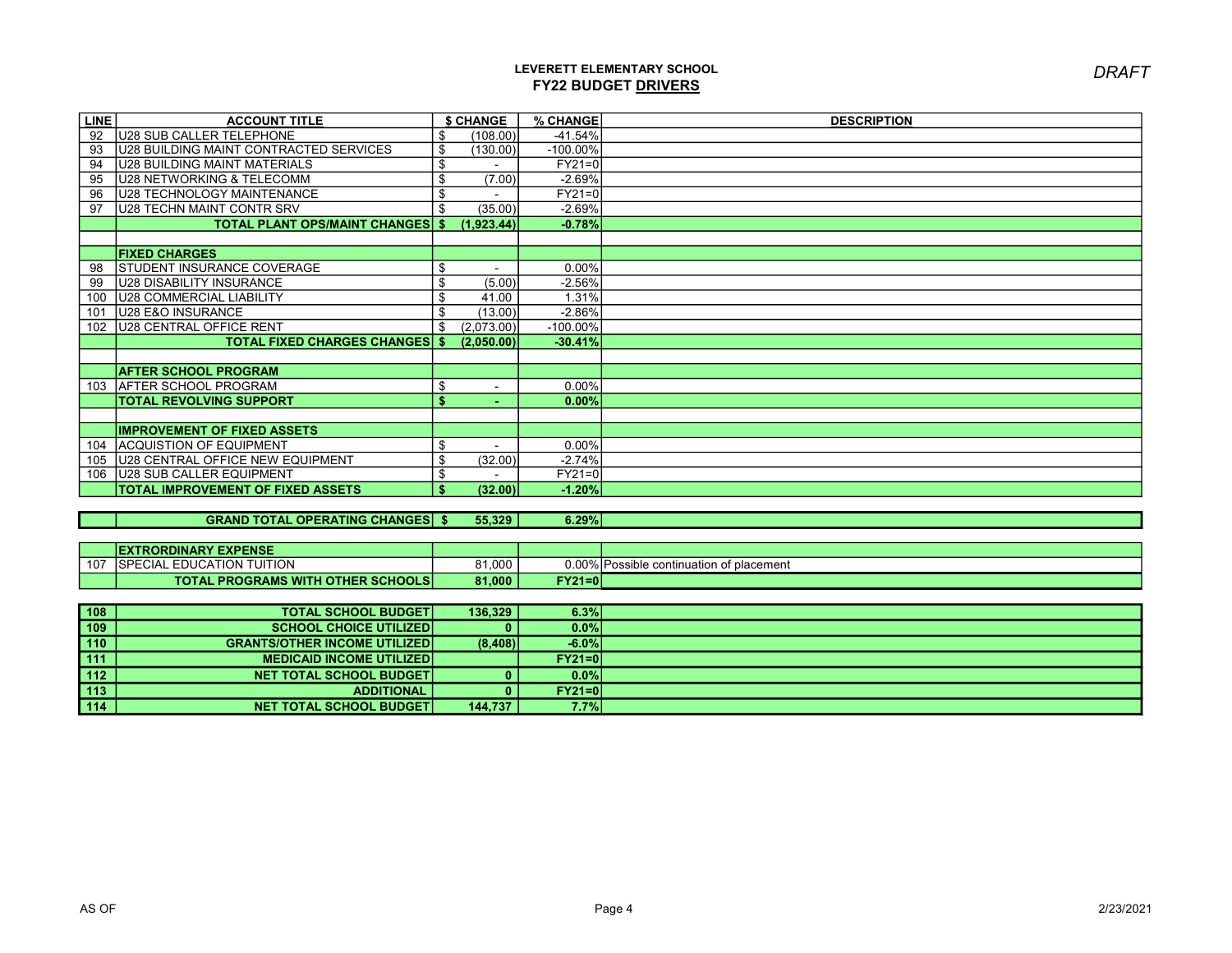| <b>LINE</b> | <b>ACCOUNT TITLE</b>                          | \$ CHANGE | % CHANGE | <b>DESCRIPTION</b>                                                                                                                                                                        |
|-------------|-----------------------------------------------|-----------|----------|-------------------------------------------------------------------------------------------------------------------------------------------------------------------------------------------|
|             | <b>OTHER REVENUE SOURCES</b>                  |           |          | <b>AS SHOW ABOVE</b>                                                                                                                                                                      |
|             | 115 REAP                                      | -         |          | 0.0% Based on historical revenues                                                                                                                                                         |
|             | 116 INCLUSIVE PRE-SCHOOL LEARNING ENVIRONMENT |           | $FY21=0$ |                                                                                                                                                                                           |
|             | 117 TITLE I                                   |           |          | FY21=0 Based on Qualified Need                                                                                                                                                            |
| 118         | <b>TITLE IIA</b>                              |           |          | FY21=0 Used to do Union #28 Wide PD                                                                                                                                                       |
| 119         | <b>IFED SPECIAL EDUCATION</b>                 |           | $0.0\%$  |                                                                                                                                                                                           |
| 120         | <b>FED SPECIAL EDUCATION EC SUPPORT</b>       |           |          | FY21=0 Based on historical revenues                                                                                                                                                       |
| 121         | <b>ICIRCUIT BREAKER</b>                       |           | $FY21=0$ |                                                                                                                                                                                           |
| 122         | <b>KINDERGARTEN ENHANCEMENT</b>               |           | $FY21=0$ |                                                                                                                                                                                           |
|             | 123 <b>JOTHER</b>                             |           | 0.0%     |                                                                                                                                                                                           |
| 124         | <b>ISCHOOL CHOICE</b>                         |           |          | 0.0% Based FY19 receipts                                                                                                                                                                  |
|             | 125 MEDICAID/SPED SPECIAL ARTICLE             |           |          | 0.0% Town retained Medicaid                                                                                                                                                               |
| 126         | <b>IEC CHILDHOOD TUITION REV. FUND</b>        | (8,408)   |          | -9.5% Based FY19 receipts                                                                                                                                                                 |
|             | <b>TOTAL OTHER REVENUE CHANGES   \$</b>       | (8.408)   | $-3.6%$  |                                                                                                                                                                                           |
|             |                                               |           |          | Note: Revenue projections are bigbly volatile and school choice is in a rapidly declining balance situation as it has been used to offset significant budget reductions and shortfalls in |

Note: Revenue projections are highly volatile and school choice is in a rapidly declining balance situation as it has been used to offset significant budget reductions and shortfalls in recent years to support the town's financial situation.

| Glossary          |                                                                                                                |
|-------------------|----------------------------------------------------------------------------------------------------------------|
| <b>Allocation</b> | Union 28 Cost Allocation is based on the enrollment for each town                                              |
| <b>COLA</b>       | Contractual salary increase based on a percentage above the previous annual salary (Cost Of Living Adjustment) |
| Longevity         | Contractual increase based on vears of service at an institution                                               |
| Step              | Contractual salary increase based on years of professional experience                                          |

DRAFT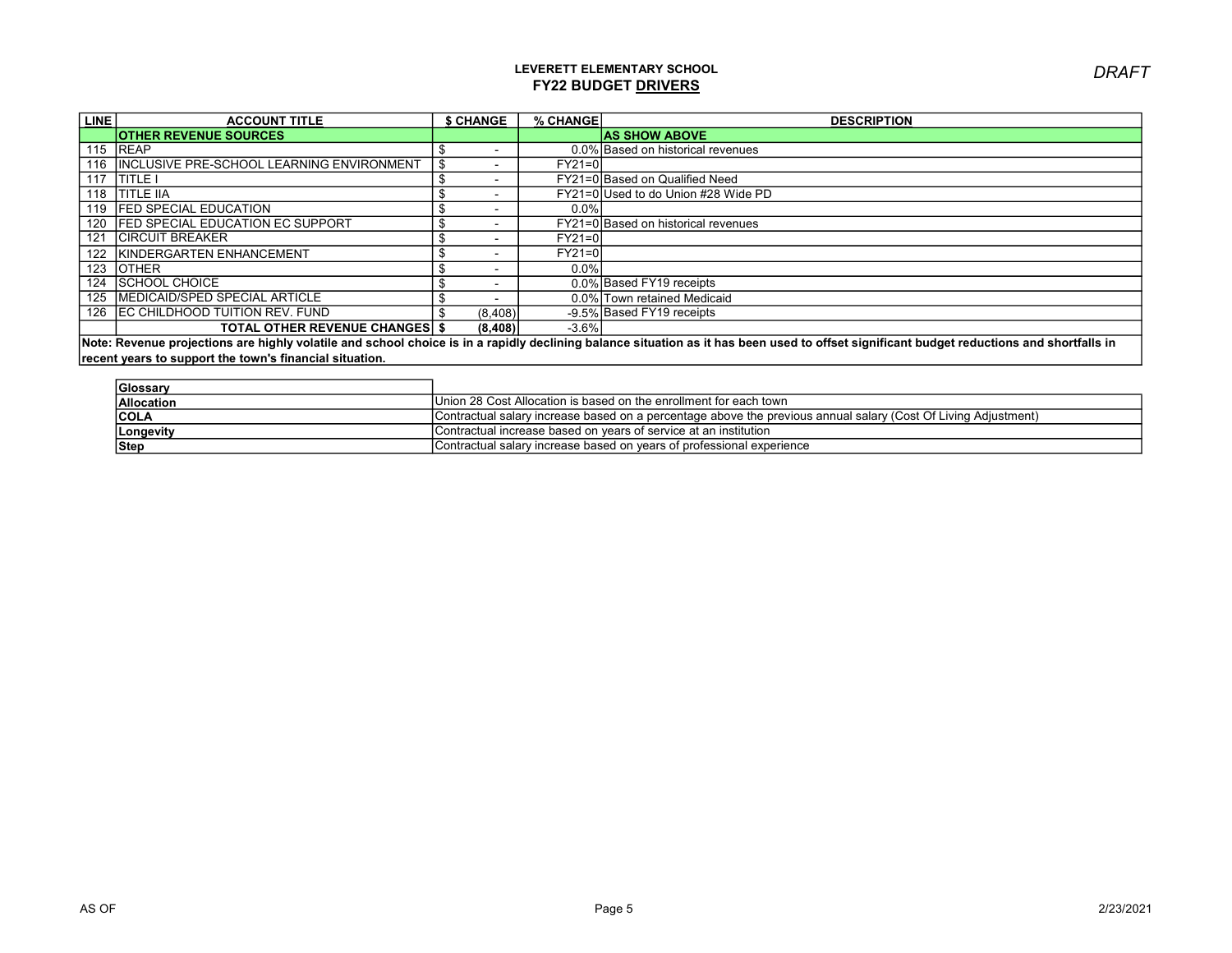|    |                             |                                          | FY <sub>18</sub> | <b>FY18</b>   | FY <sub>19</sub> | FY <sub>19</sub> | FY <sub>20</sub> | <b>FY20</b>   | <b>FY21</b>   | FY <sub>22</sub> | l\$          | %          |
|----|-----------------------------|------------------------------------------|------------------|---------------|------------------|------------------|------------------|---------------|---------------|------------------|--------------|------------|
|    | <b>LINE ACCOUNT</b>         | <b>ACCOUNT TITLE</b>                     | <b>BUDGET</b>    | <b>ACTUAL</b> | <b>BUDGET</b>    | <b>ACTUAL</b>    | <b>BUDGET</b>    | <b>ACTUAL</b> | <b>BUDGET</b> | <b>BUDGET</b>    | <b>CHG</b>   | <b>CHG</b> |
|    |                             | <b>ADMINISTRATION</b>                    |                  |               |                  |                  |                  |               |               |                  |              |            |
| 1  | 10002.02.1.110.8.04.42.0.00 | <b>CONTRACTED SERVICES-MEDICAID FEES</b> | 2.000            | 1,693         | 2,000            | 2,368            | 0                | 0             | 0             | 2,000            | 2,000        | FY21=0     |
| 2  | 10002.02.1.110.8.06.44.0.00 | <b>SCHOOL COMMITTEE ADVERTISING</b>      | 1.000            | 1.023         | 1.000            | 754              | 1.000            | 318           | 1.000         | 1.000            | $\Omega$     | $0.0\%$    |
| 3  | 10002.02.1.110.8.06.69.0.00 | ALL OTHER EXPENSE (AUDIT, MASC)          | 1.500            | 987           | 1.500            | 500              | 3.500            | 2.969         | 3.500         | 3.500            | $\mathbf{0}$ | $0.0\%$    |
| 4  | 10002.02.1.430.8.04.40.0.00 | <b>LEGAL COUNSEL-LOCAL</b>               | 4.800            | 5.200         | 4.800            | 950              | 4.800            | 4.800         | 4,800         | 4,800            | $\mathbf{0}$ | $0.0\%$    |
| 5  |                             | <b>NETWORK SUPPORT / MAINTENANCE</b>     |                  |               |                  |                  |                  |               |               |                  | $\mathbf{0}$ | FY21=0     |
| 6  | 10002.28.1.210.8.01.10.0.00 | <b>U28 SUPT'S SALARY</b>                 | 30.550           | 30.561        | 29.913           | 30.692           | 33.428           | 33.598        | 35.433        | 35.119           | (314)        | $-0.9%$    |
| 7  | 10002.28.1.210.8.02.11.0.00 | <b>U28 SECRETARY'S SALARY</b>            | 13.866           | 14.757        | 13,554           | 13.217           | 14,473           | 14.473        | 15.357        | 15,221           | (136)        | $-0.9%$    |
| 8  | 10002.28.1.410.8.01.11.0.00 | <b>U28 FISCAL AGENT TREASURER</b>        | 347              | 0             | 0                |                  | 0                |               | 0             |                  | 0            | FY21=0     |
| 9  | 10002.28.1.210.8.04.42.0.00 | <b>U28 OTHER SCHOOL COMM EXPENSE</b>     | 184              | 282           | 176              | 370              | 375              | 75            | 390           | 379              | (11)         | $-2.8%$    |
| 10 | 10002.28.1.210.8.05.63.0.00 | <b>U28 PROFESSIONAL LIBRARY</b>          | 49               | 127           | 47               | $\mathbf{0}$     | 125              | 0             | 130           | 126              | (4)          | $-3.1%$    |
| 11 | 10002.28.1.210.8.06.66.0.00 | <b>U28 SUPERINTENDENT MISC EXPENSE</b>   |                  |               |                  |                  | 969              | 1,377         | 1,104         | 1,137            | 33           | 3.0%       |
| 12 | 10002.28.1.210.8.06.60.0.00 | <b>U28 EDUC LEADERSHIP IMPRVMT DUES</b>  | 636              | 608           | 658              | 913              | 700              | 565           | 727           | 708              | (19)         | $-2.6%$    |
| 13 | 10002.28.1.210.8.06.62.0.00 | <b>U28 SUPT'S CONFERENCE</b>             | 734              | 1.124         | 705              | 454              | 1,000            | 741           | 1.039         | 1,011            | (28)         | $-2.7%$    |
| 14 | 10002.28.1.210.8.06.64.0.00 | <b>U28 SUPT'S TRAVEL</b>                 | 612              | 587           | 705              | 466              | 750              | 150           | 779           | 758              | (21)         | $-2.7%$    |
| 15 | 10002.28.1.410.8.01.10.0.00 | <b>U28 DIRECTOR FINANCE/OPERATIONS</b>   | 24.959           | 23.614        | 23,121           | 22.944           | 25,100           | 25.100        | 26,638        | 26,402           | (236)        | $-0.9%$    |
| 16 | 10002.28.1.410.8.02.12.0.00 | <b>U28 FINANCE SUPPORT SALARIES</b>      | 24.848           | 26.488        | 24.322           | 24.932           | 27,522           | 24.652        | 24.100        | 24.196           | 96           | 0.4%       |
| 17 | 10002.28.1.410.8.03.13.0.00 | <b>U28 SUB CALLER</b>                    | 1.526            | 1.519         | 1.494            | 1.473            | 1.624            | 1.624         | 1.723         | 1.708            | (15)         | $-0.9%$    |
| 18 | 10002.28.1.410.8.05.50.0.00 | <b>U28 OFFICE SUPPLIES</b>               | 1.468            | 1.285         | 1,409            | 1.041            | 1.500            | 1.380         | 1.559         | 1,390            | (169)        | $-10.8%$   |
| 19 | 10002.28.1.410.8.05.51.0.00 | <b>U28 POSTAGE</b>                       | 612              | 370           | 587              | 470              | 500              | 476           | 520           | 505              | (15)         | $-2.9%$    |
| 20 | 10002.28.1.410.8.06.41.0.00 | <b>U28 MACHINE RENTAL CONTRACT</b>       | 250              | 591           | 240              | 618              | 750              | 668           | 779           | 1,052            | 273          | 35.0%      |
| 21 | 10002.28.1.410.8.06.43.0.00 | <b>U28 MACHINE MAINTENANCE</b>           | 612              | 75            | 634              | 174              | 675              | 614           | 701           | 379              | (322)        | $-45.9%$   |
| 22 | 10002.28.1.410.8.06.44.0.00 | <b>U28 CLASSIFIED ADS</b>                | 61               | 58            | 117              | 53               | 125              | 98            | 130           | 126              | (4)          | $-3.1%$    |
| 23 | 10002.28.1.410.8.06.62.0.00 | <b>U28 OTHER CONFERENCES</b>             | 245              | 468           | 470              | 140              | 500              | 46            | 779           | 758              | (21)         | $-2.7%$    |
| 24 | 10002.28.1.410.8.06.64.0.00 | <b>U28 FINANCE DIRECTOR TRAVEL</b>       | 306              | 306           | 294              | 291              | 313              | 312           | 624           | 379              | (245)        | $-39.3%$   |
| 25 | 10002.28.1.430.8.06.40.0.00 | <b>U28 LEGAL COUNSEL-UNION</b>           | 587              | 538           | 564              | 564              | 600              | 600           | 779           | 606              | (173)        | $-22.2%$   |
| 26 |                             | <b>U28 RECORDS RETENTION</b>             |                  |               |                  |                  | O                | 0             | 520           | 0                | (520)        | $-100.0%$  |
| 27 | 10002.28.1.450.8.04.42.0.00 | <b>U28 COMPUTER CONTRACTED SERVICES</b>  | 3,494            | 3,252         | 3,406            | 3,901            | 4,000            | 4,582         | 4,547         | 4,422            | (125)        | $-2.7%$    |
| 28 | 10002.28.1.450.8.05.50.0.00 | <b>U28 ADMINISTRATIVE TECHNOLOGY</b>     | 0                |               | 113              | 25               | 125              | 0             | 130           | 126              | (4)          | $-3.1%$    |
| 29 | 10002.28.1.450.8.06.50.0.00 | <b>U28 SUPT AND FINANCE DR MISC EXP</b>  |                  |               | 449              | 309              | 375              | 237           | 390           | 126              | (264)        | $-67.7%$   |
|    |                             | <b>TOTAL ADMINISTRATION</b>              | 115.246          | 115.513       | 112,278          | 107.619          | 124.829          | 119.455       | 128.178       | 127.934          | (244)        | $-0.19%$   |

|                                  | <b>INSTRUCTION</b>                             |         |         |         |         |         |         |         |         |              |          |
|----------------------------------|------------------------------------------------|---------|---------|---------|---------|---------|---------|---------|---------|--------------|----------|
| 30 10002.02.2.210.8.01.10.0.00   | <b>PRINCIPAL'S SALARY</b>                      | 87.864  | 87.864  | 89.622  | 91.311  | 92.000  | 91.000  | 93,275  | 93.275  | $\mathbf{0}$ | $0.0\%$  |
| 31 10002.02.2.210.8.02.11.0.00   | <b>CLERICAL SALARIES</b>                       | 39.884  | 36.284  | 42.324  | 38.572  | 46,705  | 46.456  | 48,370  | 51.727  | 3,357        | 6.9%     |
| 32 10002.02.2.210.8.04.43.0.00   | <b>OFFICE MACHINE MAINTENANCE</b>              | 8,000   | 9.360   | 8.000   | 7.742   | 8,000   | 6,901   | 8,000   | 8.000   |              | $0.0\%$  |
| 33 10002.02.2.210.8.05.50.0.00   | <b>OFFICE SUPPLIES</b>                         | 4.600   | 2.822   | 4.600   | 2,799   | 4,600   | 2,913   | 4,600   | 4.600   | 0            | $0.0\%$  |
| 10002.02.2.210.8.06.58.0.00      | <b>PRINCIPAL'S PROFESSIONAL EXPENSE</b>        | 800     | 674     | 800     | 652     | 800     | 585     | 800     | 800     |              | $0.0\%$  |
| 35 10002.02.2.302.0.00.15.0.00   | <b>SUMMER PROGRAM SERVICES</b>                 | 7.500   | 6,542   | 7,500   | 7,496   | 7,500   | 9,094   | 7,500   | 7,500   |              | $0.0\%$  |
| 36 10002.02.2.305.1.01.10.0.00   | <b>CLASSROOM TEACHERS' SALARIES REG ED</b>     | 631,711 | 489.690 | 652,401 | 493.273 | 689,102 | 470,603 | 707,526 | 728.048 | 20,522       | 2.9%     |
| 37 10002.02.2.310.1.01.10.0.00   | <b>TEACHER SPECIALIST SALARIES REG ED</b>      | 96.655  | 25.008  | 99,768  | 98.557  | 101,980 | 132,818 | 96,119  | 100,333 | 4,214        | 4.4%     |
| 38 10002.02.2.310.2.01.10.0.00   | <b>TEACHER SPECIALIST SALARIES SPED</b>        | 201,489 | 170.452 | 208,255 | 168.837 | 214,794 | 195,337 | 204.524 | 209.150 | 4,626        | 2.3%     |
| 39 10002.02.2.315.2.01.10.0.00   | <b>INSTRUCTIONAL COORDINATORS SPED</b>         | 0       |         |         |         |         |         |         |         |              | $FY21=0$ |
| 40 10002.02.2.320.2.01.10.0.00   | <b>THERAPEUTIC SALARIES-SPED</b>               | 97.245  | 89.784  | 76.343  | 72.072  | 76.319  | 76.364  | 81.394  | 84.822  | 3,429        | 4.2%     |
| 10002.02.2.320.2.04.47.0.00      | <b>SPED CONTRACTED SERVICES</b>                | 30,000  | 22,866  | 25,000  | 18,701  | 25,000  | 22,137  | 25,000  | 25,000  |              | $0.0\%$  |
| 42 10002.02.2.325.1.03.15.0.00   | <b>SUBSTITUTES' SALARIES</b>                   | 18,000  | 16,732  | 18,360  | 17,381  | 18,360  | 25.092  | 18,500  | 18.500  |              | $0.0\%$  |
| 43   10002.02.2.325.2.03.15.0.00 | <b>SUBSTITUTES' SALARIES SPED</b>              |         | 580     |         | 340     |         |         |         |         |              | $FY21=0$ |
| 44 10002.02.2.330.1.03.14.0.00   | <b>TEACHER AIDES' SALARIES</b>                 | 73.117  | 76.516  | 75,079  | 110.389 | 76.752  | 64.642  | 51.988  | 85.901  | 33,913       | 65.2%    |
| 45 10002.02.2.330.2.03.14.0.00   | <b>TEACHER AIDES' SALARIES SPED</b>            | 110,606 | 115,055 | 119,352 | 95.570  | 102,994 | 91,941  | 137,750 | 117,211 | (20, 539)    | $-14.9%$ |
| 46 10002.02.2.340.8.01.10.0.00   | <b>LIBRARIAN SALARY</b>                        | 36,795  | 47.309  | 50,278  | 51,171  | 54,482  | 54.602  | 58.006  | 60,412  | 2,406        | 4.1%     |
| 47 10002.02.2.355.1.03.15.0.00   | <b>PROF DEV SUBSTITUTES' SALARIES REG ED</b>   | 0       | 620     | U       | 110     | 0       | 502     |         |         |              | $FY21=0$ |
| 48 10002.02.2.357.1.04.47.0.00   | <b>PROFESSIONAL DEVELOPMENT</b>                | 4.500   | 2.189   | 4.500   | 3.030   | 4,500   | 5.871   | 4.500   | 5.000   | 500          | 11.1%    |
| 49 10002.02.2.357.1.06.58.0.00   | <b>PROFESSIONAL DEV TUITION REIMB</b>          |         |         |         |         | 1.500   | 0       | 1,500   | 2.000   | 500          | 33.3%    |
| 50 10002.02.2.410.1.05.50.0.00   | <b>TEXTBOOKS &amp; INSTRUCTIONAL MATERIALS</b> | 6,450   | 6,826   | 6,450   | 6,455   | 6,450   | 13,364  | 6,450   | 6,500   | 50           | $0.8\%$  |
| 51  10002.02.2.415.1.04.47.0.00  | <b>LIBRARY CONTRACTED SERVICE</b>              | 500     | 0       | 500     | 0       | 500     | 0       | 1,100   | 1,100   |              | $0.0\%$  |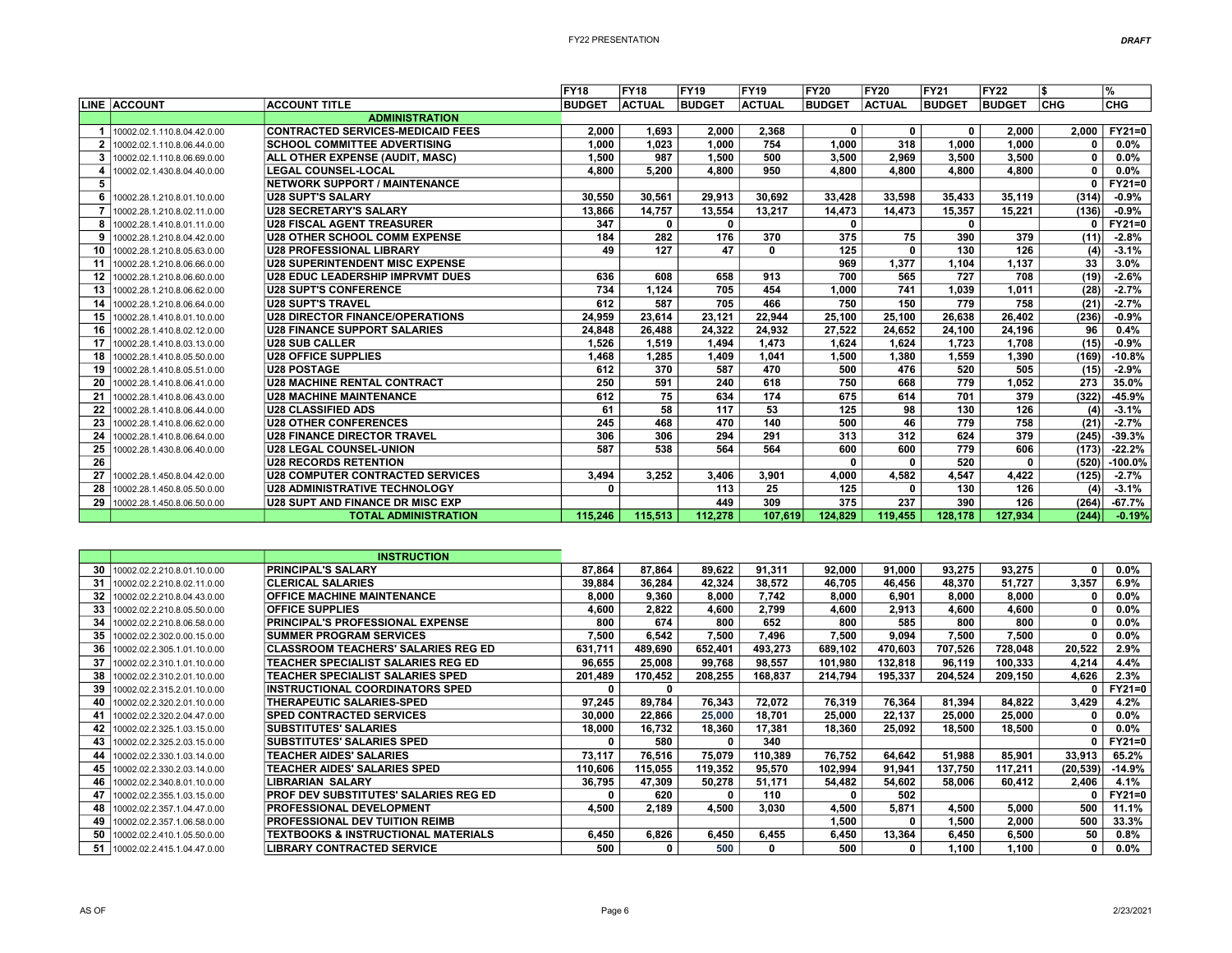|      |                                 |                                                | <b>FY18</b>   | FY18          | FY <sub>19</sub> | FY <sub>19</sub> | FY20          | <b>FY20</b>   | <b>FY21</b>   | FY22          | 1\$          | %ا        |
|------|---------------------------------|------------------------------------------------|---------------|---------------|------------------|------------------|---------------|---------------|---------------|---------------|--------------|-----------|
|      | LINE ACCOUNT                    | <b>ACCOUNT TITLE</b>                           | <b>BUDGET</b> | <b>ACTUAL</b> | <b>BUDGET</b>    | <b>ACTUAL</b>    | <b>BUDGET</b> | <b>ACTUAL</b> | <b>BUDGET</b> | <b>BUDGET</b> | <b>CHG</b>   | CHG.      |
|      | 52 10002.02.2.415.1.05.50.0.00  | LIBRARY MATERIALS                              | 3,000         | 2,918         | 2,000            | 1,728            | 1,500         | .803          | 1,500         | 1.500         | O            | $0.0\%$   |
|      | 53 10002.02.2.430.1.05.50.0.00  | <b>INSTRUCTIONAL SUPPLIES</b>                  | 13.000        | 12.228        | 12.000           | 11.599           | 12.000        | 10.941        | 12.000        | 12.000        | $\mathbf{0}$ | $0.0\%$   |
|      | 54 10002.02.2.430.2.05.50.0.00  | INSTRUCTIONAL SUPPLIES SPED                    |               |               |                  |                  |               |               | 2,000         | 2.000         | $\mathbf{0}$ | 0.0%      |
|      | 55 10002.02.2.440.1.04.46.0.00  | <b>FIELD TRIP TRANSPORTATION</b>               | 3.500         | 3,791         | 2.000            | 2.120            | 2,000         | 1.978         | 2,000         | 2.000         | $\Omega$     | $0.0\%$   |
|      | 56 10002.02.2.455.1.05.50.0.00  | <b>INSTRUCTIONAL HARDWARE &amp; SOFTWARE</b>   | 18.300        | 12.824        | 18.300           | 25.210           | 18.300        | 26,391        | 13.050        | 13.050        | $\mathbf{0}$ | 0.0%      |
|      | 57  10002.02.2.720.1.05.50.0.00 | <b>TESTING AND ASSESSMENT MATERIALS</b>        | 1.000         | 894           | 1.000            | 833              | 1.000         | 422           | 1,000         | 1.000         | $\Omega$     | $0.0\%$   |
|      | 58 10002.02.2.800.2.01.10.0.00  | <b>PSYCHOLOGIST'S SALARY</b>                   | 44.354        | 44.703        | 47.052           | 47.052           | 50,049        | 50,149        | 53.231        | 55.368        | 2,137        | 4.0%      |
|      | 59 10002.28.2.110.2.01.10.0.00  | U28 DIRECTOR OF STUDENT SUPPORT SALARY         | 22.463        | 16.463        | 22.700           | 16.526           | 24,666        | 18.666        | 26,178        | 25,946        | (232)        | $-0.9%$   |
|      | 60 10002.28.2.110.2.02.11.0.00  | <b>IU28 STUDENT SUPPORT COORDINATOR SALARY</b> | 9,879         | 8.379         | 9.660            | 8.637            | 11.579        | 11.926        | 14.589        | 14.459        | (130)        | $-0.9%$   |
|      | 61  10002.28.2.110.2.05.50.0.00 | <b>IU28 SPED INSTRUCTIONAL SUPPLIES</b>        | 122           | 25            | 117              | 0                | 125           | 18            | 130           |               | (130)        | $-100.0%$ |
|      | 62 10002.28.2.110.2.06.64.0.00  | <b>IU28 SPED DIRECTOR'S TRAVEL</b>             | 734           | 734           | 705              | 699              | 750           | 750           | 935           | 758           | (177)        | $-18.9%$  |
| 63 I | 10002.28.2.315.1.01.10.0.00     | <b>U28 DIRECTOR OF LEARNING DESIGN</b>         | 9,299         | 9.299         | 9,755            | 9,680            | 10,600        | 10.681        | 11.250        | 11,150        | (100)        | $-0.9%$   |
| 64   |                                 | U28 DATA & EVAL SPECIALIST                     |               |               | 0                | 0                |               |               |               |               |              | $FY21=0$  |
| 65   | 10002.28.2.315.3.01.10.0.00     | <b>U28 EC COORDINATOR</b>                      | 454           | 463           | 709              | 704              | 1,312         | 1.312         | 1.704         | 1,986         | 282          | 16.5%     |
|      | 66 10002.28.2.315.3.01.11.0.00  | U28 EC PROGRAM ASSISTANT                       | 190           | 190           | 247              | 244              | 701           | 620           | 953           | 1.013         | 60           | 6.3%      |
|      | 67  10002.28.2.110.2.06.64.0.00 | <b>IU28 STIPENDS</b>                           |               |               | 389              | 82               | 125           |               | 390           | 126           | (264)        | $-67.7%$  |
|      | 68 10002.28.2.357.1.04.42.0.00  | <b>U28 PROFESSIONAL DEVELOPMENT</b>            |               | 1,308         | 940              | 775              | 750           | 567           | 1,559         | 1,516         | (43)         | $-2.8%$   |
|      |                                 | <b>GROSS INSTRUCTION</b>                       | 1,582,012     | 1,321,392     | 1,616,706        | 1,410,346        | 1,667,795     | 1,446,446     | 1,699,370     | 1,753,751     | 54,382       | 3.20%     |

|    |                                | <b>OTHER SCHOOL SERVICES</b>         |        |        |        |        |        |        |        |        |       |          |
|----|--------------------------------|--------------------------------------|--------|--------|--------|--------|--------|--------|--------|--------|-------|----------|
|    | 69 10002.02.3.200.1.01.10.0.00 | <b>NURSE'S SALARY - REG</b>          | 54.486 | 37.139 | 46.063 | 46.226 | 49.191 | 49.420 | 52.423 | 54.620 | 2.197 | 4.2%     |
|    | 70 10002.02.3.200.1.03.42.0.00 | <b>IDOCTOR'S CONTRACTED SERVICES</b> | 500    | 500    | 500    | 500    | 500    | 500    | 500    | 500    |       | $0.0\%$  |
|    | 71 10002.02.3.200.1.05.50.0.00 | <b>HEALTH SUPPLIES</b>               | 900    | 900    | 900    | 491    | 900    | 856    | 1.400  | 1,400  |       | $0.0\%$  |
|    | 72 10002.02.6.200.8.06.69.0.00 | <b>AFTERSCHOOL PROGRAM</b>           |        |        |        |        |        |        |        |        |       | FY21=0   |
| 73 |                                | <b>GREENHOUSE PROGRAM</b>            |        |        |        |        |        |        | 6.000  | 6,000  |       | 0.0%     |
|    | 74 10002.02.3.200.1.04.47.0.00 | <b>TRANSPORTATION KINDERGARTEN</b>   |        |        |        |        |        |        |        |        |       | $FY21=0$ |
|    | 75 10002.02.3.300.2.04.47.0.00 | <b>ISPED TRANSPORTATION</b>          | 500    | 500    | 1.500  | 1.500  | 1.000  | 420    | 1.500  | 2.500  | 1.000 | 66.7%    |
|    | 76 10002.02.3.400.8.06.69.0.00 | <b>FOOD SERVICE</b>                  | 15.000 | 16.000 | 17.500 | 17.500 | 20,000 | 30.000 | 22.000 | 24.000 | 2.000 | 9.1%     |
|    |                                | <b>TOTAL OTHER SCHOOL SERVICES</b>   | 71,386 | 55,039 | 66.463 | 66.217 | 71.591 | 81.196 | 83.823 | 89.020 | 5,197 | 6.20%    |

|    |                             | <b>PLANT OPERATIONS/MAINTENANCE</b>          |         |         |              |             |         |         |         |         |          |           |
|----|-----------------------------|----------------------------------------------|---------|---------|--------------|-------------|---------|---------|---------|---------|----------|-----------|
| 77 | 10002.02.4.110.8.03.16.0.00 | <b>CUSTODIAL SALARIES</b>                    | 102.656 | 96.978  | 88.091       | 85.169      | 90,768  | 84.602  | 98.728  | 98.221  | (507)    | $-0.5%$   |
| 78 | 10002.02.4.110.8.05.50.0.00 | <b>CUSTODIAL SUPPLIES</b>                    | 9,000   | 8,385   | 9,000        | 8,384       | 9,000   | 7,761   | 9,000   | 9.000   | 0        | $0.0\%$   |
| 79 | 10002.02.4.120.8.04.66.0.00 | <b>FUEL</b>                                  | 38,400  | 38,259  | 38,400       | 35,301      | 38,400  | 26,596  | 38,400  | 38,400  | 0        | 0.0%      |
| 80 | 10002.02.4.130.8.04.68.0.00 | <b>SCHOOL TELEPHONE</b>                      | 1,000   | 1,300   | 1,000        | 1.178       | 1,000   | 1.261   | 1,000   | 1.000   | 0        | $0.0\%$   |
| 81 | 10002.02.4.120.8.06.65.0.00 | <b>SCHOOL POWER</b>                          | 35,630  | 24,883  | 35,630       | 29,609      | 30,630  | 20,749  | 30.630  | 30.630  | $\Omega$ | $0.0\%$   |
| 82 |                             | <b>ENERGY STABILIZATION (TOWN)</b>           | 4.500   |         | 4.500        | 0           | 0       | 0       |         |         | n        | $FY21=0$  |
| 83 | 10002.02.4.220.8.04.47.0.00 | <b>ENVIRONMENTAL SERVICES</b>                | 8,050   | 8,922   | 6,000        | 6,139       | 6,500   | 6,075   | 6,500   | 6,500   | 0        | $0.0\%$   |
| 84 | 10002.02.4.220.8.05.50.0.00 | <b>BUILDING MAINTENANCE</b>                  | 9,000   | 9.385   | 9.500        | 9.140       | 9.500   | 7.992   | 9.500   | 9.500   | n        | $0.0\%$   |
| 85 | 10002.02.4.220.8.06.64.0.00 | <b>MAINTENANCE TRAVEL</b>                    | 150     | 0       | 0            | 0           |         |         |         |         |          | $FY21=0$  |
| 86 | 10002.02.4.230.8.04.70.0.00 | <b>EQUIPMENT MAINTENANCE</b>                 | 22,000  | 18,902  | 23,000       | 22,578      | 22,000  | 22,080  | 22,000  | 22,000  |          | 0.0%      |
| 87 | 10002.02.4.300.8.04.47.0.00 | <b>EXTRAORDINARY MAINTENANCE</b>             | 4,500   | 6,975   | 4,500        | 5,015       | 4,500   | 6,413   | 4,500   | 4,500   | 0        | $0.0\%$   |
| 88 | 10002.02.4.400.8.05.50.0.00 | <b>NETWORKING &amp; TELECOMMUNICATIONS</b>   | 7,750   | 3,472   | 7,500        | 7.478       | 7,500   | 6,410   | 7,500   | 7.500   | $\Omega$ | 0.0%      |
| 89 | 10002.02.4.450.8.05.50.0.00 | <b>TECHNOLOGY MAINTENANCE &amp; SUPPLIES</b> | 7,800   | 7.833   | 7.800        | 605         | 7,800   | 6,138   | 15,050  | 15,050  | $\Omega$ | $0.0\%$   |
|    | 10002.28.4.110.8.03.16.0.00 | U28 CENTRAL OFFICE CUSTODIAN'S SALARY        | 893     | 877     | 873          | 470         | 949     | 833     | 919     | 0       | (919)    | $-100.0%$ |
| 91 | 10002.28.4.130.8.06.68.0.00 | <b>U28 CENTRAL OFFICE TELEPHONE</b>          | 330     | 424     | 317          | 274         | 500     | 250     | 520     | 303     | (217)    | $-41.7%$  |
| 92 | 10002.28.4.130.8.06.69.0.00 | <b>U28 SUB CALLER TELEPHONE</b>              | 343     | 200     | 329          | 243         | 250     | 125     | 260     | 152     | (108)    | $-41.5%$  |
| 93 | 10002.28.4.220.8.04.42.0.00 | U28 BUILDING MAINT CONTRACTED SERVICES       | 110     | 43      | 106          | 8           | 113     | 0       | 130     | 0       | (130)    | $-100.0%$ |
| 94 | 10002.28.4.220.8.05.42.0.00 | U28 BUILDING MAINT MATERIALS                 | 0       |         | 0            | 0           | 0       | 0       |         | 0       |          | FY21=0    |
| 95 | 10002.28.4.400.8.06.69.0.00 | <b>U28 NETWORKING &amp; TELECOMM</b>         | 49      | 197     | 47           | 0           | 250     | 212     | 260     | 253     | (7)      | $-2.7%$   |
| 96 | 10002.28.4.450.8.01.10.0.00 | <b>U28 TECHNOLOGY MAINTENANCE</b>            | 0       |         | $\mathbf{0}$ | 218         | 0       |         |         |         | n        | $FY21=0$  |
| 97 | 10002.28.4.450.8.01.42.0.00 | U28 TECHN MAINT CONTR SRV                    | 1,527   | 0       | 1,466        | $\mathbf 0$ | 1,250   | 305     | 1,299   | 1.264   | (35)     | $-2.7%$   |
|    |                             | <b>TOTAL PLANT OPERATIONS/MAINTENANCE</b>    | 253,688 | 227,035 | 238,059      | 211,809     | 230,910 | 197,802 | 246,196 | 244,273 | (1,923)  | $-0.78%$  |

#### FIXED CHARGES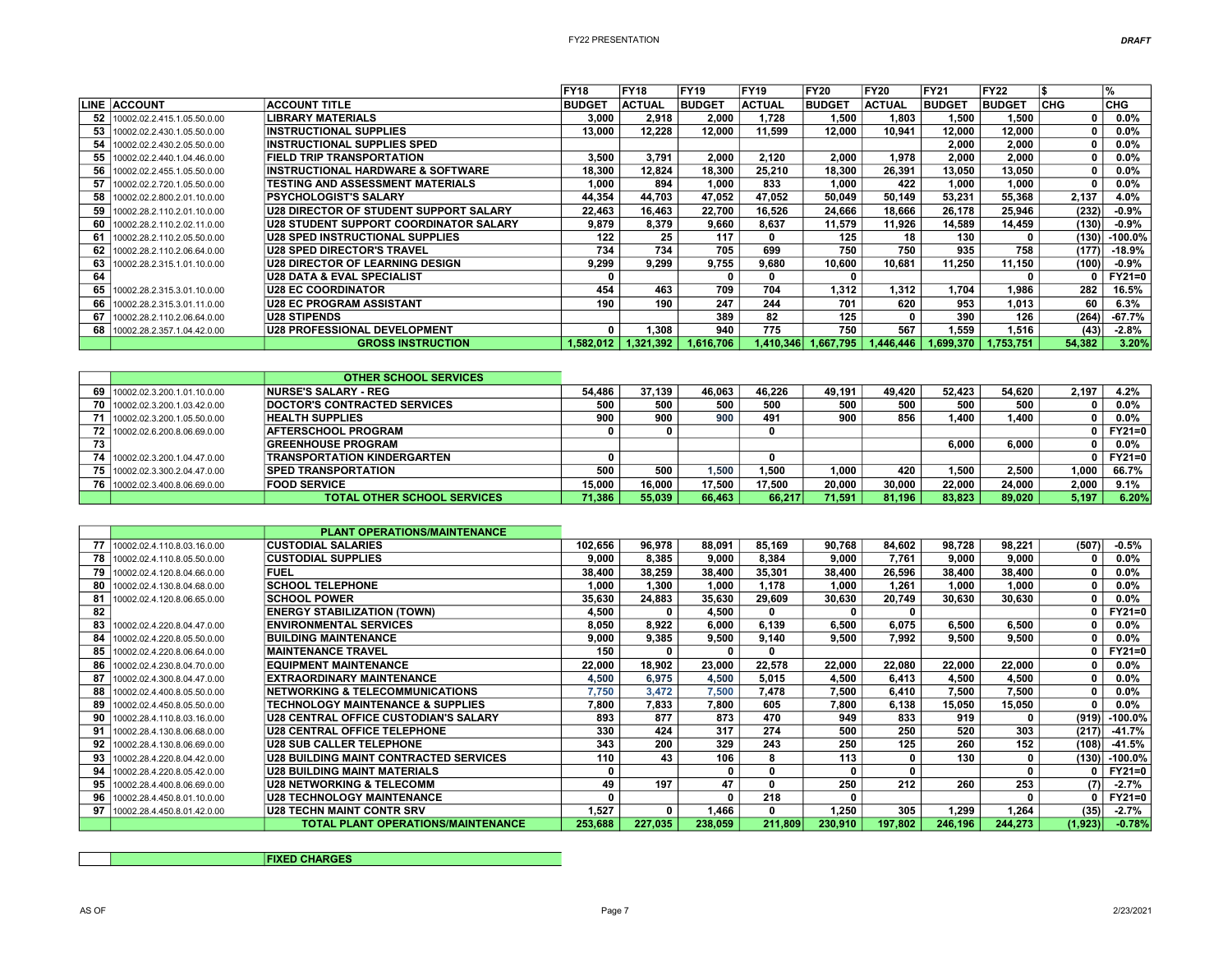|                                 |                                    | <b>FY18</b>   | <b>FY18</b>   | FY <sub>19</sub> | FY <sub>19</sub> | <b>FY20</b>   | <b>FY20</b>   | FY21          | FY22          |            |            |
|---------------------------------|------------------------------------|---------------|---------------|------------------|------------------|---------------|---------------|---------------|---------------|------------|------------|
| <b>LINE ACCOUNT</b>             | <b>ACCOUNT TITLE</b>               | <b>BUDGET</b> | <b>ACTUAL</b> | <b>BUDGET</b>    | <b>ACTUAL</b>    | <b>BUDGET</b> | <b>ACTUAL</b> | <b>BUDGET</b> | <b>BUDGET</b> | <b>CHG</b> | <b>CHG</b> |
| 98 10002.02.5.260.8.00.71.0.00  | <b>ISTUDENT INSURANCE COVERAGE</b> | 900           | 895           | 900              | 895              | 900           | 895           | 900           | 900           |            | $0.0\%$    |
| 99 10002.28.5.200.8.00.72.0.00  | <b>U28 DISABILITY INSURANCE</b>    | 152           | 139           | 146              | 154              | 175           | 170           | 195           | 190           | (5)        | $-2.6%$    |
| 100 10002.28.5.260.8.00.76.0.00 | <b>U28 COMMERCIAL LIABILITY</b>    | 2.080         | 2.390         | 1.997            | 2.708            | 2.125         | .359          | 3.118         | 3.159         | 41         | 1.3%       |
| 101 10002.28.5.260.8.00.77.0.00 | <b>U28 E&amp;O INSURANCE</b>       | 275           | 275           | 264              | 297              | 350           | 1.617         | 455           | 442           | (13)       | $-2.9%$    |
| 102 10002.28.5.350.8.00.67.0.00 | <b>U28 CENTRAL OFFICE RENT</b>     | .950          | 1.950         | 1.902            | 1.902            | 1.972         | 1.972         | 2.073         |               | (2.073)    | $-100.0%$  |
|                                 | <b>TOTAL FIXED CHARGES</b>         | 5,357         | 5,649         | 5.209            | 5,956            | 5.522         | 6.013         | 6.741         | 4,691         | (2,050)    | $-30.41%$  |

|     |                        | <b>PROGRAM</b><br><b>TER SCHOOL I</b>  |           |     |       |              |      |        |                   |       |   |          |
|-----|------------------------|----------------------------------------|-----------|-----|-------|--------------|------|--------|-------------------|-------|---|----------|
| 103 | .J2.5.260.8.00.71.0.00 | <b>PROGRAM</b><br><b>AFTER SCHOOL,</b> | ,<br>2.JU | 948 | 2.400 | 2,400        | .400 | 10.763 | ,400              | 400,١ | n | 0.0%     |
|     |                        | <b>TOTAL REVOLVING SUPPORT</b>         | 2,500     | 948 | 2.400 | $\angle 400$ | .400 | 10.763 | .400 <sub>1</sub> | (400) |   | $0.00\%$ |

|                                 | ACQUISITION/IMPROVEMENT OF FIXED ASSETS   |       |     |       |       |       |       |       |       |      |          |
|---------------------------------|-------------------------------------------|-------|-----|-------|-------|-------|-------|-------|-------|------|----------|
| 104 10002.02.7.300.8.00.80.0.00 | <b>ACQUISTION OF EQUIPMENT</b>            | .200  |     | 1.500 | .500  | 500،، | 100   | 1.500 | ,500  |      | 0.0%     |
| 105 10002.28.7.300.8.00.80.0.00 | <b>U28 CENTRAL OFFICE NEW EQUIPMENT</b>   | .346  | 693 | 1.292 | 678   | .125  | .693  | .169  | 1.137 | (32) | 2.7%     |
| 106 10002.28.7.300.8.00.81.0.00 | <b>U28 SUB CALLER EQUIPMENT</b>           |       |     |       |       |       |       |       |       |      | $FY21=0$ |
|                                 | <b>TOTAL IMPROVEMENT OF FIXED ASSETS.</b> | 2,546 | 693 | 2.792 | 2.178 | 2.625 | 1.793 | 2.669 | 2.637 | (32) | $-1.20%$ |

|     |                            | <b>PROGRAMS WITH OTHER SCHOOLS</b>       |  |          |    |  |        |        |               |
|-----|----------------------------|------------------------------------------|--|----------|----|--|--------|--------|---------------|
| 107 | 0002.02.9.100.2.00.85.0.00 | <b>SPECIAL EDUCATION TUITION</b>         |  |          |    |  | 81.000 | 81.000 | $FY21=0$      |
|     |                            | <b>TOTAL PROGRAMS WITH OTHER SCHOOLS</b> |  | $\Omega$ | 0. |  |        |        | 81,000 FY21=0 |

| 108 | <b>TOTAL SCHOOL BUDGET</b>          | 2.032.735 | 1.726.269 | 2.043.907 | 1.819.990 | 2.104.672 | 1.863.468 |                         | 2.168.376 2.304.706 | 136.329 | 6.29%         |
|-----|-------------------------------------|-----------|-----------|-----------|-----------|-----------|-----------|-------------------------|---------------------|---------|---------------|
| 109 | <b>SCHOOL CHOICE UTILIZED</b>       | 150.000   |           | 100.000   |           | 110.000   |           | 151.000                 | 151.000             |         | 0.0%          |
| 110 | <b>GRANTS/OTHER INCOME UTILIZED</b> | 130.618   |           | 111.736   |           | 122.188   |           | 139.608                 | 131.200             | (8,408) | $-6.0\%$      |
| 111 | <b>IMEDICAID INCOME UTILIZED</b>    |           |           |           |           |           |           |                         |                     |         | <b>FY21=0</b> |
| 112 | <b>NET TOTAL SCHOOL BUDGET</b>      |           |           | .832.171  |           | 1.872.484 |           | 1.863.468 1.877.768     |                     |         | $0.0\%$       |
| 113 | <b>ADDITIONAL</b>                   |           |           | 20.000    |           | 33.126    | 33.126    |                         |                     |         | <b>FY21=0</b> |
| 114 | <b>NET TOTAL SCHOOL BUDGET</b>      | 1.752.117 | 1.726.269 | 1.812.171 | 1.819.990 | 1,839,358 |           | $1,830,342$   1,877,768 | 2,022,506           | 144.737 | 7.71%         |

|     | <b>REVENUE SOURCES - INCLUDED IN ABOVE</b>       | <b>FY18</b> |    | <b>FY19</b> | <b>FY20</b> | <b>FY21</b> | <b>FY22</b> |          | %             |
|-----|--------------------------------------------------|-------------|----|-------------|-------------|-------------|-------------|----------|---------------|
| 115 | <b>REAP</b>                                      | 17.386      |    | 17.386      | 17.386      | 17.000      | 17.000      |          | $0.0\%$       |
| 116 | <b>INCLUSIVE PRE-SCHOOL LEARNING ENVIRONMENT</b> | 22.900      |    | 11.450      |             |             |             |          | $FY21=0$      |
| 117 | <b>ITITLE I</b>                                  | 11.250      |    | 11.250      |             |             |             |          | <b>FY21=0</b> |
| 118 | <b>TITLE IIA</b>                                 | 3.687       |    | 3,000       |             |             |             |          | <b>FY21=0</b> |
| 119 | <b>FED SPECIAL EDUCATION</b>                     | 24.700      |    | 24.700      | 24.700      | 24.700      | 24.700      |          | $0.0\%$       |
| 120 | <b>FED SPECIAL EDUCATION EC SUPPORT</b>          | 936         |    | 950         |             |             |             |          | <b>FY21=0</b> |
| 121 | <b>CIRCUIT BREAKER</b>                           | 5.446       |    | 4.000       |             |             |             |          | <b>FY21=0</b> |
| 122 | KINDERGARTEN ENHANCEMENT                         |             |    |             |             |             |             |          | <b>FY21=0</b> |
| 123 | <b>OTHER</b>                                     | 11.313      |    |             |             | 7.500       | 7.500       |          | $0.0\%$       |
| 124 | <b>SCHOOL CHOICE</b>                             | 150.000     |    | 100.000     | 110.000     | 151.000     | 151.000     |          | $0.0\%$       |
| 125 | IMEDICAID/SPED SPECIAL ARTICLE                   |             |    |             | 2.000       | 2.000       | 2.000       |          | $0.0\%$       |
| 126 | <b>EC CHILDHOOD TUITION REV. FUND</b>            | 33,000      |    | 39.000      | 80.102      | 88.408      | 80.000      | (8, 408) | $-9.5\%$      |
|     | <b>TOTAL REVENUE</b>                             | 280.618     | 0. | 211,736     | 234.188     | 290.608     | 282.200     | (8,408)  | $-3.59%$      |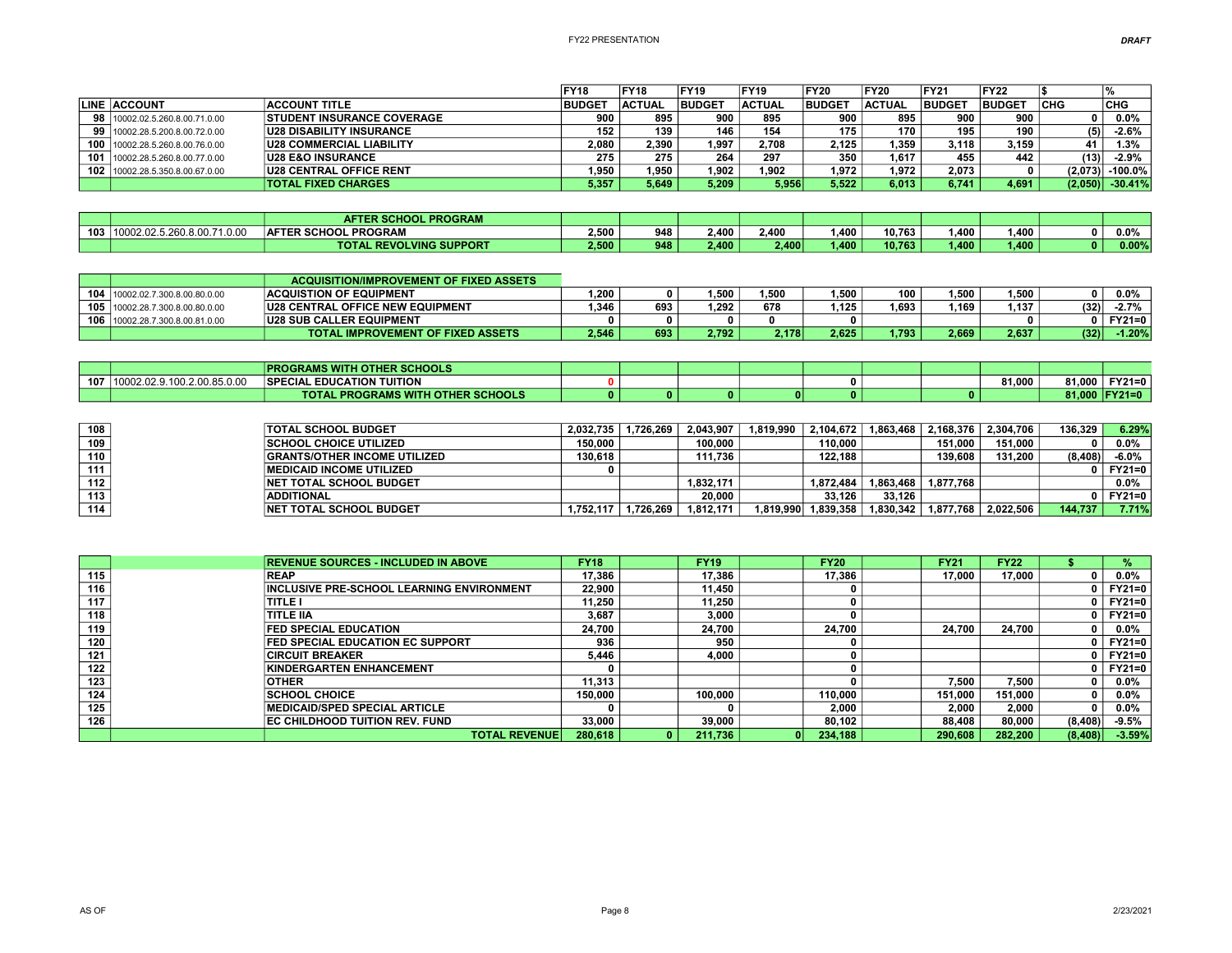## ERVING SCHOOL UNION #28 BUDGET FY22 TOWNS' ALLOCATIONS

| Line                               | <b>Description</b>                  | <b>FY22</b>   | <b>Erving</b>    | <b>Leverett</b>  | <b>Shutesbury</b> | <b>NS/W</b>             | <b>Total</b> |
|------------------------------------|-------------------------------------|---------------|------------------|------------------|-------------------|-------------------------|--------------|
|                                    |                                     | <b>Budget</b> | 24.95%           | 25.27%           | 23.11%            | 26.67%                  | 100.00%      |
| $\mathbf{1}$                       | U28 SUPERINTENDENT'S SALARY         | 138,977       | 34,675           | 35,119           | 32,118            | 37,065                  | 138,977      |
| $\mathbf{2}$                       | U28 SECRETARY'S SALARY              | 60,233        | 15,028           | 15,221           | 13,920            | 16,064                  | 60,233       |
| 3                                  | U28 OTHER SCHOOL COMM EXPENSE       | 1,500         | 374              | 379              | 347               | 400                     | 1,500        |
| $\overline{\mathbf{4}}$            | <b>U28 PROF LIBRARY</b>             | 500           | 125              | 126              | 116               | $\overline{133}$        | 500          |
| 5                                  | U28 SUPERINTENDENT MISC EXPENSE     | 4,500         | 1,123            | 1,137            | 1,040             | 1,200                   | 4,500        |
| $\overline{\mathbf{6}}$            | U28 EDUC LDRSHP IMPRV DUES          | 2,800         | 699              | 708              | 647               | 747                     | 2,800        |
| $\overline{7}$                     | <b>U28 SUPT CONFERENCES</b>         | 4,000         | 998              | 1,011            | 924               | 1,067                   | 4,000        |
| 8                                  | U28 SUPT TRAVEL                     | 3,000         | 749              | 758              | 693               | 800                     | 3,000        |
|                                    |                                     |               |                  |                  |                   |                         |              |
| 9                                  | U28 DIR OF FINANCE SALARY           | 104,480       | 26,068           | 26,402           | 24,145            | 27,865                  | 104,480      |
| $\overline{10}$                    | U28 FINANCE SUPPORT SALARIES        | 95,749        | 23,889           | 24,196           | 22,128            | 25,536                  | 95,749       |
| $\overline{12}$                    | U28 SUB CALLER SALARY               | 6,758         | 1,685            | 1,708            | 1,562             | 1,802                   | 6,757        |
| $\overline{13}$                    | U28 OFFICE SUPPLIES                 | 5,500         | 1,372            | 1,390            | 1,271             | 1,467                   | 5,500        |
| 14                                 | U28 POSTAGE                         | 2,000         | 499              | 505              | 462               | 533                     | 2,000        |
| 15                                 | <b>U28 MACHINE RENTAL</b>           | 4,164         | 1,039            | 1,052            | 962               | 1,111                   | 4,164        |
| $\overline{16}$                    | U28 MACHINE MAINTENANCE             | 1,500         | 374              | 379              | 346               | 400                     | 1,499        |
| $\overline{17}$                    | U28 CLASSIFIED ADS                  | 500           | 125              | 126              | 116               | $\overline{133}$        | 500          |
| 18                                 | U28 OTHER CONFERENCES               | 3,000         | $\overline{749}$ | $\overline{758}$ | 693               | 800                     | 3,000        |
| $\overline{19}$                    | U28 DIR OF FINANCE TRAVEL           | 1,500         | 374              | 379              | 346               | 400                     | 1,499        |
| $\overline{20}$                    | U28 LEGAL COUNSEL                   | 2,400         | 599              | 606              | 555               | 640                     | 2,400        |
| $\overline{21}$                    | U28 RECORDS RETENTION               | $\Omega$      | $\Omega$         | ΩI               | $\Omega$          | $\Omega$                | $\sim$       |
| $\overline{22}$                    | U28 COMPUTER C/S                    | 17,500        | 4,366            | 4,422            | 4,044             | 4,667                   | 17,500       |
| $\overline{23}$<br>$\overline{24}$ | U28 COMPUTER SUPPLIES               | 500<br>500    | 125<br>125       | 126<br>126       | 116<br>115        | $\overline{133}$<br>133 | 500<br>499   |
|                                    | U28 SUPT AND FINANCE DR MISC EXP    |               |                  |                  |                   |                         |              |
|                                    |                                     |               |                  |                  |                   |                         |              |
|                                    |                                     |               |                  |                  |                   |                         |              |
| $\overline{25}$                    | U28 DIRECTOR OF STDT SUPPORT SALARY | 102,677       | 25,618           | 25,946           | 23,729            | 27,384                  | 102,677      |
| $\overline{26}$                    | U28 CURRICULUM COORDINATOR          | 44,124        | 11,009           | 11,150           | 10,197            | 11,768                  | 44,124       |
| $\overline{27}$                    | U28 DATA & EVAL SPECIALIST          | $\Omega$      | $\Omega$         | $\Omega$         | $\Omega$          | $\mathbf{0}$            | $\sim$       |
| $\overline{28}$                    | U28 EC COORDINATOR                  | 7,858         | 1,961            | 1,986            | 1,815             | 2,096                   | 7,857        |
| $\overline{29}$                    | U28 EC PROGRAM ASST                 | 4,007         | 1,000            | 1,013            | 926               | 1,069                   | 4,007        |
| 30                                 | U28 GRANT APPLICATION STIPENDS      | 500           | 125              | 126              | 116               | $\overline{133}$        | 500          |
| 31                                 | U28 SDT SPT COORDINATOR SALARY      | 57,219        | 14,276           | 14,459           | 13,223            | 15,260                  | 57,219       |
| $\overline{32}$                    | U28 SPED INSTRUCT SUPPLIES          | $\Omega$      | <sup>0</sup>     | ΩI               | $\Omega$          | $\mathbf{0}$            |              |
| 33                                 | <b>U28 SPED DIRECTOR TRAVEL</b>     | 3,000         | 749              | 758              | 693               | 800                     | 3,000        |
|                                    |                                     |               |                  |                  |                   |                         |              |
|                                    |                                     |               |                  |                  |                   |                         |              |
| 34                                 | U28 PROF DEVELOPMENT                | 6,000         | 1,497            | 1,516            | 1,387             | 1,600                   | 6,000        |
|                                    |                                     |               |                  |                  |                   |                         |              |

DRAFT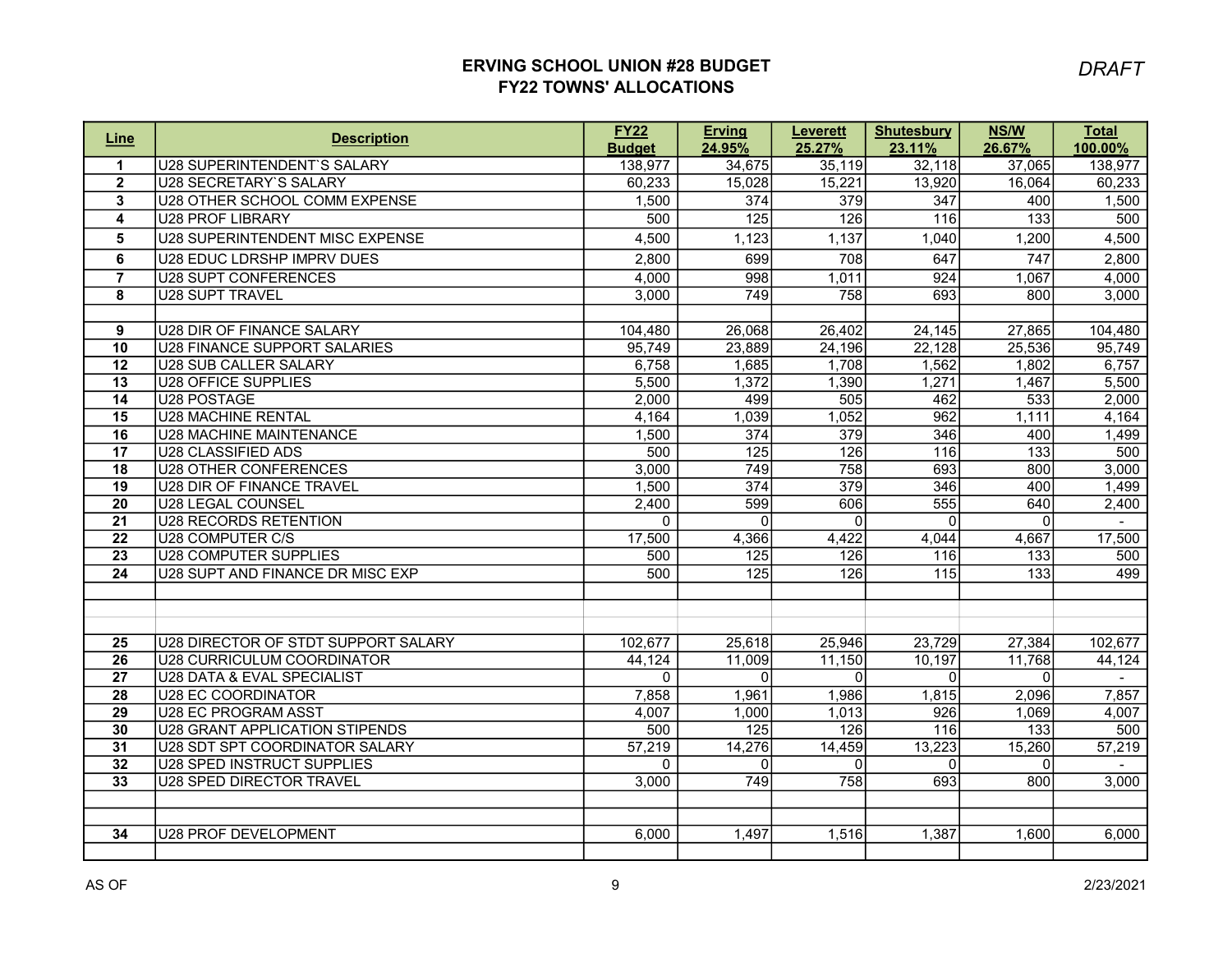## ERVING SCHOOL UNION #28 BUDGET FY22 TOWNS' ALLOCATIONS

| <b>Description</b>                   | <b>FY22</b>                                                                                                                                                                                                                                                                                                                                                                                                      | <b>Erving</b>                                                                                                                                                                                              | <b>Leverett</b>                                                                                                                                                                                            | <b>Shutesbury</b>                                                                                                                                                                         | <b>NS/W</b>                                                                                                                                        | <b>Total</b>                                                                                                                                                                                                                                                                                       |
|--------------------------------------|------------------------------------------------------------------------------------------------------------------------------------------------------------------------------------------------------------------------------------------------------------------------------------------------------------------------------------------------------------------------------------------------------------------|------------------------------------------------------------------------------------------------------------------------------------------------------------------------------------------------------------|------------------------------------------------------------------------------------------------------------------------------------------------------------------------------------------------------------|-------------------------------------------------------------------------------------------------------------------------------------------------------------------------------------------|----------------------------------------------------------------------------------------------------------------------------------------------------|----------------------------------------------------------------------------------------------------------------------------------------------------------------------------------------------------------------------------------------------------------------------------------------------------|
|                                      |                                                                                                                                                                                                                                                                                                                                                                                                                  |                                                                                                                                                                                                            |                                                                                                                                                                                                            |                                                                                                                                                                                           |                                                                                                                                                    | 100.00%                                                                                                                                                                                                                                                                                            |
|                                      |                                                                                                                                                                                                                                                                                                                                                                                                                  |                                                                                                                                                                                                            |                                                                                                                                                                                                            |                                                                                                                                                                                           |                                                                                                                                                    | $\blacksquare$                                                                                                                                                                                                                                                                                     |
|                                      |                                                                                                                                                                                                                                                                                                                                                                                                                  |                                                                                                                                                                                                            |                                                                                                                                                                                                            |                                                                                                                                                                                           |                                                                                                                                                    | 1,200                                                                                                                                                                                                                                                                                              |
|                                      |                                                                                                                                                                                                                                                                                                                                                                                                                  |                                                                                                                                                                                                            |                                                                                                                                                                                                            |                                                                                                                                                                                           |                                                                                                                                                    | 599                                                                                                                                                                                                                                                                                                |
| U28 BLDG MAINTENANCE C/S             | $\Omega$                                                                                                                                                                                                                                                                                                                                                                                                         | $\Omega$                                                                                                                                                                                                   | $\Omega$                                                                                                                                                                                                   | $\Omega$                                                                                                                                                                                  |                                                                                                                                                    |                                                                                                                                                                                                                                                                                                    |
| U28 NETWORK/TELECOMMUNICATION        | 1,000                                                                                                                                                                                                                                                                                                                                                                                                            | 250                                                                                                                                                                                                        | 253                                                                                                                                                                                                        | 231                                                                                                                                                                                       | $\overline{267}$                                                                                                                                   | 1,000                                                                                                                                                                                                                                                                                              |
| U28 TECHNOLOGY MAINTENANCE           | $\Omega$                                                                                                                                                                                                                                                                                                                                                                                                         | $\Omega$                                                                                                                                                                                                   |                                                                                                                                                                                                            | U                                                                                                                                                                                         |                                                                                                                                                    |                                                                                                                                                                                                                                                                                                    |
| <b>U28 COMPUTER SERVICES</b>         | 5,000                                                                                                                                                                                                                                                                                                                                                                                                            | 1,248                                                                                                                                                                                                      | 1,264                                                                                                                                                                                                      | 1,156                                                                                                                                                                                     |                                                                                                                                                    | 4,999                                                                                                                                                                                                                                                                                              |
|                                      |                                                                                                                                                                                                                                                                                                                                                                                                                  |                                                                                                                                                                                                            |                                                                                                                                                                                                            |                                                                                                                                                                                           |                                                                                                                                                    |                                                                                                                                                                                                                                                                                                    |
|                                      |                                                                                                                                                                                                                                                                                                                                                                                                                  |                                                                                                                                                                                                            |                                                                                                                                                                                                            |                                                                                                                                                                                           |                                                                                                                                                    |                                                                                                                                                                                                                                                                                                    |
|                                      |                                                                                                                                                                                                                                                                                                                                                                                                                  |                                                                                                                                                                                                            |                                                                                                                                                                                                            |                                                                                                                                                                                           |                                                                                                                                                    | 750.0                                                                                                                                                                                                                                                                                              |
|                                      |                                                                                                                                                                                                                                                                                                                                                                                                                  |                                                                                                                                                                                                            |                                                                                                                                                                                                            |                                                                                                                                                                                           |                                                                                                                                                    | 12,499                                                                                                                                                                                                                                                                                             |
|                                      |                                                                                                                                                                                                                                                                                                                                                                                                                  |                                                                                                                                                                                                            |                                                                                                                                                                                                            |                                                                                                                                                                                           |                                                                                                                                                    | 1,750                                                                                                                                                                                                                                                                                              |
|                                      |                                                                                                                                                                                                                                                                                                                                                                                                                  |                                                                                                                                                                                                            |                                                                                                                                                                                                            |                                                                                                                                                                                           |                                                                                                                                                    |                                                                                                                                                                                                                                                                                                    |
|                                      |                                                                                                                                                                                                                                                                                                                                                                                                                  |                                                                                                                                                                                                            |                                                                                                                                                                                                            |                                                                                                                                                                                           |                                                                                                                                                    |                                                                                                                                                                                                                                                                                                    |
|                                      |                                                                                                                                                                                                                                                                                                                                                                                                                  |                                                                                                                                                                                                            |                                                                                                                                                                                                            |                                                                                                                                                                                           |                                                                                                                                                    | 4,499                                                                                                                                                                                                                                                                                              |
|                                      |                                                                                                                                                                                                                                                                                                                                                                                                                  |                                                                                                                                                                                                            |                                                                                                                                                                                                            |                                                                                                                                                                                           |                                                                                                                                                    |                                                                                                                                                                                                                                                                                                    |
|                                      |                                                                                                                                                                                                                                                                                                                                                                                                                  |                                                                                                                                                                                                            |                                                                                                                                                                                                            |                                                                                                                                                                                           |                                                                                                                                                    | 714,237                                                                                                                                                                                                                                                                                            |
| <b>Prior Fiscal Year Total</b>       | 717.652                                                                                                                                                                                                                                                                                                                                                                                                          | 176,489                                                                                                                                                                                                    | 186,964                                                                                                                                                                                                    | 162,995                                                                                                                                                                                   | 191,203                                                                                                                                            | 717,651                                                                                                                                                                                                                                                                                            |
|                                      |                                                                                                                                                                                                                                                                                                                                                                                                                  |                                                                                                                                                                                                            |                                                                                                                                                                                                            |                                                                                                                                                                                           |                                                                                                                                                    | $\boldsymbol{\mathcal{S}}$                                                                                                                                                                                                                                                                         |
| Costs Transferred from School to U28 |                                                                                                                                                                                                                                                                                                                                                                                                                  |                                                                                                                                                                                                            |                                                                                                                                                                                                            |                                                                                                                                                                                           |                                                                                                                                                    | $\mathcal{S}$                                                                                                                                                                                                                                                                                      |
| $\vert$ Change $(\$)$                | \$                                                                                                                                                                                                                                                                                                                                                                                                               |                                                                                                                                                                                                            | $\mathcal{L}$                                                                                                                                                                                              |                                                                                                                                                                                           | $\mathcal{L}$                                                                                                                                      | $\mathcal{S}$<br>(3, 414)                                                                                                                                                                                                                                                                          |
|                                      |                                                                                                                                                                                                                                                                                                                                                                                                                  |                                                                                                                                                                                                            |                                                                                                                                                                                                            |                                                                                                                                                                                           |                                                                                                                                                    | $-0.48%$                                                                                                                                                                                                                                                                                           |
|                                      |                                                                                                                                                                                                                                                                                                                                                                                                                  |                                                                                                                                                                                                            |                                                                                                                                                                                                            |                                                                                                                                                                                           |                                                                                                                                                    |                                                                                                                                                                                                                                                                                                    |
|                                      |                                                                                                                                                                                                                                                                                                                                                                                                                  |                                                                                                                                                                                                            |                                                                                                                                                                                                            |                                                                                                                                                                                           |                                                                                                                                                    |                                                                                                                                                                                                                                                                                                    |
|                                      |                                                                                                                                                                                                                                                                                                                                                                                                                  |                                                                                                                                                                                                            |                                                                                                                                                                                                            |                                                                                                                                                                                           |                                                                                                                                                    |                                                                                                                                                                                                                                                                                                    |
|                                      |                                                                                                                                                                                                                                                                                                                                                                                                                  |                                                                                                                                                                                                            |                                                                                                                                                                                                            |                                                                                                                                                                                           |                                                                                                                                                    | Total                                                                                                                                                                                                                                                                                              |
|                                      |                                                                                                                                                                                                                                                                                                                                                                                                                  |                                                                                                                                                                                                            |                                                                                                                                                                                                            |                                                                                                                                                                                           |                                                                                                                                                    | 100%<br>100%                                                                                                                                                                                                                                                                                       |
|                                      |                                                                                                                                                                                                                                                                                                                                                                                                                  |                                                                                                                                                                                                            |                                                                                                                                                                                                            |                                                                                                                                                                                           |                                                                                                                                                    | 100%                                                                                                                                                                                                                                                                                               |
|                                      |                                                                                                                                                                                                                                                                                                                                                                                                                  |                                                                                                                                                                                                            |                                                                                                                                                                                                            |                                                                                                                                                                                           |                                                                                                                                                    | 100%                                                                                                                                                                                                                                                                                               |
|                                      |                                                                                                                                                                                                                                                                                                                                                                                                                  |                                                                                                                                                                                                            |                                                                                                                                                                                                            |                                                                                                                                                                                           |                                                                                                                                                    | 100%                                                                                                                                                                                                                                                                                               |
|                                      |                                                                                                                                                                                                                                                                                                                                                                                                                  |                                                                                                                                                                                                            |                                                                                                                                                                                                            |                                                                                                                                                                                           |                                                                                                                                                    |                                                                                                                                                                                                                                                                                                    |
|                                      | IU28 CUSTODIAN<br>U28 TELEPHONE<br>U28 SUB CALLER TELEPHONE<br>U28 DISABILITY INSURANCE<br>U28 PROP, LIAB & WRKS COMP INS<br>U28 SCHOOL BOARD LIABILITY INS<br>U28 CENTRAL OFFICE RENT<br>U28 NEW EQUIPMENT<br>U28 SUB CALLER NEW EQUIPMENT<br><b>CENTRAL OFFICE TOTAL</b><br><b>Grants Offsets to Budget</b><br>Change (%)<br>FY18 Actual<br>FY19 Actual<br>FY20 Actual<br>FY21 Actual<br><b>FY22</b><br>Change | <b>Budget</b><br>$\mathbf{0}$<br>1,200<br>600<br>750<br>12,500<br>1,750<br>$\Omega$<br>4,500<br>$\Omega$<br>714,246<br>$-0.47%$<br><b>FY18</b><br><b>FY19</b><br><b>FY20</b><br><b>FY21</b><br><b>FY22</b> | 24.95%<br>$\Omega$<br>299<br>150<br>187<br>3,119<br>437<br>$\Omega$<br>1,123<br>$\Omega$<br>178,203<br>1,714<br>$(3,406)$ \$<br>0.97%<br>Erving<br>24.69%<br>25.91%<br>23.92%<br>24.80%<br>24.95%<br>0.15% | 25.27%<br>$\Omega$<br>303<br>152<br>190<br>3,159<br>442<br>$\Omega$<br>1,137<br>$\Omega$<br>180,490<br>$-3.46%$<br>Leverett<br>24.47%<br>23.49%<br>25.00%<br>25.98%<br>25.27%<br>$-0.71%$ | 23.11%<br>$\Omega$<br>$\overline{277}$<br>139<br>2,889<br>404<br>1,040<br><sup>0</sup><br>165,058<br>2,063<br>$(6, 474)$ \$<br>1.27%<br>Shutesbury | 26.67%<br><sup>0</sup><br>320<br>159<br>$\Omega$<br>$\Omega$<br>1,333<br>173<br>200<br>3,333<br>467<br>$\Omega$<br>1,199<br>$\Omega$<br>190,485<br>(718)<br>$-0.38%$<br>NS/W<br>21.34%<br>29.50%<br>22.51%<br>28.09%<br>23.73%<br>27.35%<br>22.65%<br>26.57%<br>26.67%<br>23.11%<br>0.10%<br>0.46% |